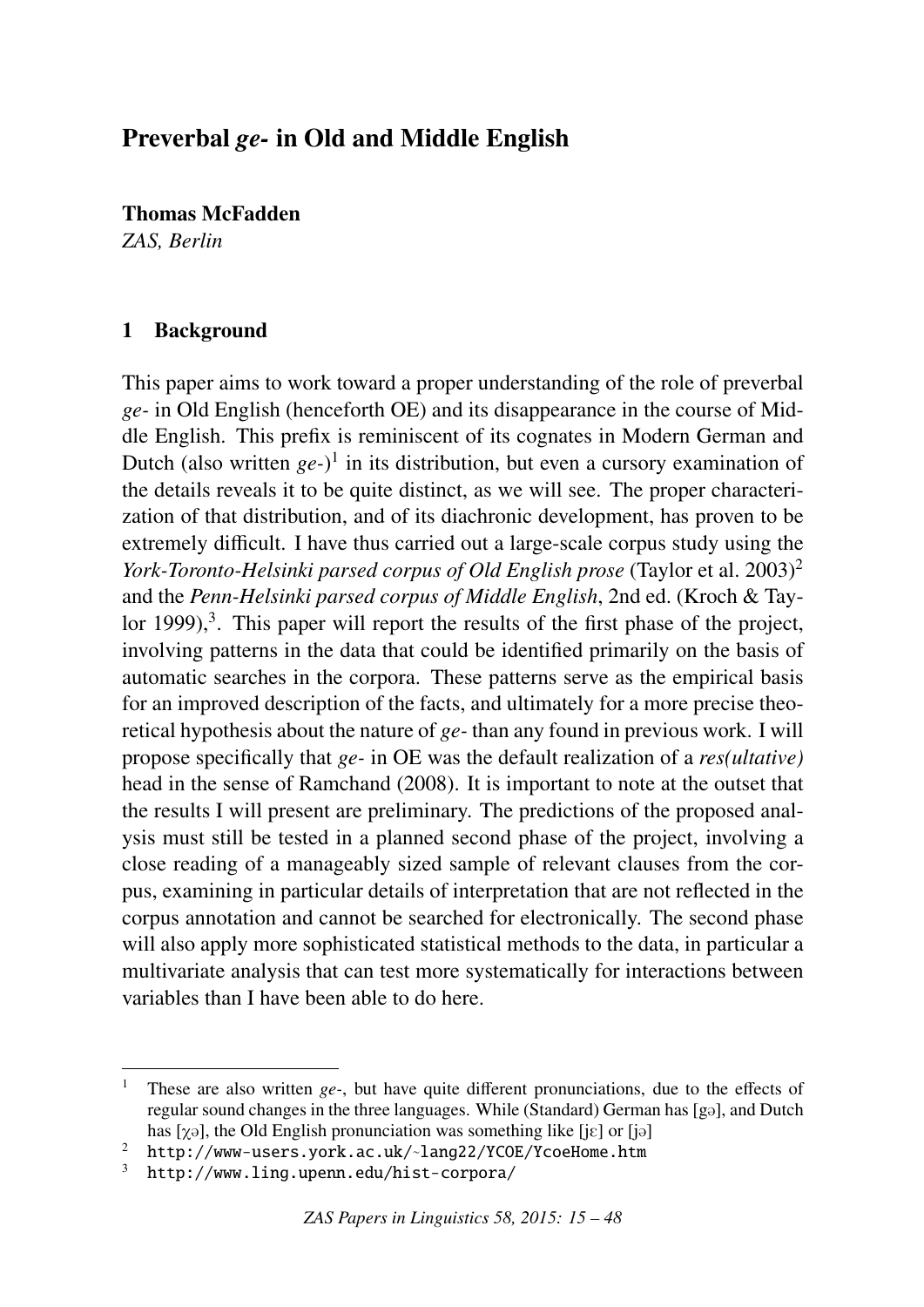#### 1.1 Germanic comparisons

The prefix *ge-* is the descendant of a common Germanic element \**ga*/*gi*, the cognates of which are found in most of the other (old) Germanic languages. The traditional analysis of the original prefix in its preverbal use in Proto-Germanic is that it marked perfectivity or resultativity (Streitberg 1891; Lloyd 1979; van Kemenade & Los 2003 and see further below), but our understanding is complicated by the distinct developments it has undergone in the daughter languages.<sup>4</sup>

In the Scandinavian branch, the reflex of \**ga*/*gi* was lost prehistorically, just like the other unstressed verbal prefixes, so that by the Old Norse period it no longer appears as a prefix.<sup>5</sup> In Gothic, the cognate *ga-* was a prominent part of the language, in the verbal morphology and elsewhere. Its distribution shows strong similarities to what we find in OE and the old West Germanic languages, though the relatively small corpus available to us makes it difficult to achieve a clear understanding of its exact role. Nonetheless, there is an extensive (mostly older) literature attempting to do just that (see especially Streitberg 1891; Lloyd 1979; Eythórsson 1995 for data and discussion).

In the old West Germanic languages, the prefix was well preserved, again playing an active role in the verbal morphology. In OE in particular, *ge-* was still an obviously productive part of the verbal system, with a behavior similar to that in Gothic, which has eluded straightforward characterization. It is clear that it interacts with aspect and aktionsart, argument structure and (lexical) semantics, but as is often the case when such factors are involved, and in particular when we don't have access to native speaker intuitions to help sort things out, it's far more difficult to say which of these factors defines its primary function. Indeed it may well be that some further, more abstract factor, which remains to be identified, is most important, with the superficial ones previously identified being only indirectly related. Matters are not helped by the fact that *ge-* was

<sup>&</sup>lt;sup>4</sup> The prefix could in fact attach to nouns, adjectives and even adverbs in the older languages, and the different uses clearly are ultimately related. However, their common origin lies quite far back in time, and by the time of the historically attested languages, the connection between them is rather tenuous, so that it no longer makes sense to propose a unified syntax/semantics for them. For this reason, I will focus here solely on the preverbal uses of the prefix and set the other ones aside.

<sup>&</sup>lt;sup>5</sup> What actually seems to have happened is that pre-tonic unstressed vowels syncopated, and most of the resulting consonant clusters were subsequently simplified by deleting the first consonant. This effectively deleted the entire prefix in most instances, and even in cases where allowable initial clusters would have resulted, the consonant portion of the prefix was eliminated analogically. However, in at least some cases where the origin of this consonant in a productive prefix was obscured, i.e. where the relationship to non-prefixed forms of the same verb was severed, it remained.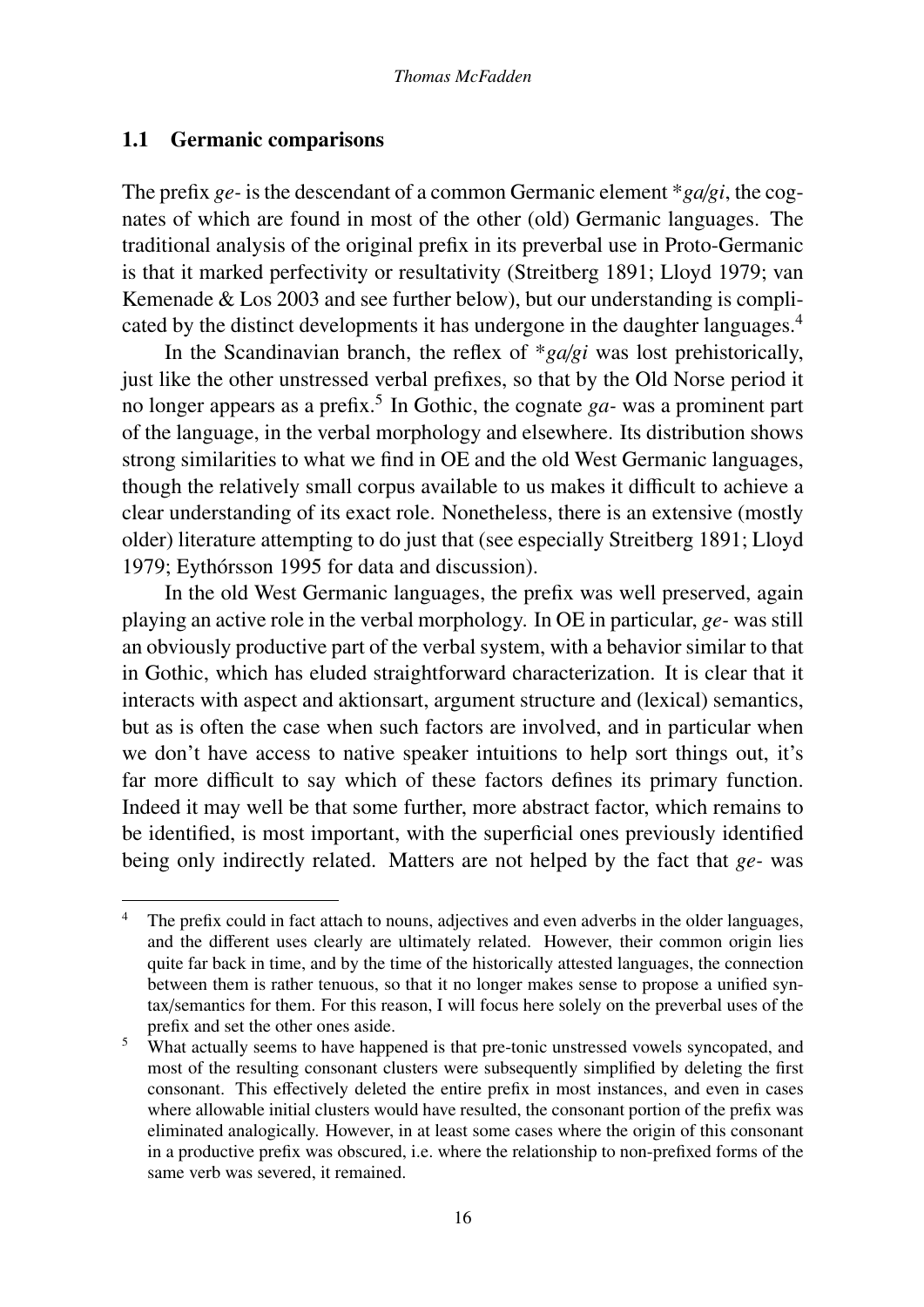lost as a productive element in the course of the Middle English (henceforth ME) period, as I will discuss in some detail in Section 4. Present Day English (henceforth PDE), like Old Norse, has only traces of *ge-* where its origins as a prefix have become obscure, mostly in non-verbal uses (e.g. the *e-* in *enough*). This means that we can get no clues from the modern language, where native speaker intuitions would have been available.

German and Dutch differ on this point, having preserved the prefix as a productive element of verbal morphology to the present day. This brings both advantages and disadvantages, however, as these languages have clearly undergone significant innovations in the use of the prefix. Due to the availability of native speakers (as well as vast corpora), we can achieve a very accurate description of the distribution of *ge-* in these languages. Whether this is really helpful for understanding OE *ge-* remains doubtful, however. While we find at first glance similarities between the three languages on this point, a quick comparison shows crucial differences in the details, hence taking the German and Dutch patterns as a starting point is likely to be misleading.

In Modern German and Dutch, the prefix has two distinct verbal functions. My presentation here will be based on the German facts, but the characterization applies in its essentials to both languages.<sup>6</sup> First, it appears productively on the participial form of the verb used (along with various auxiliaries) to form the periphrastic perfects and passives (henceforth the PPP, for perfect/passive participle). In German, this is restricted to verbs with stress on the first syllable, but is otherwise completely regular and productive.<sup>7</sup>

| (1) |    | a. <b>Initial stress:</b>  |  |                                   |              |  |
|-----|----|----------------------------|--|-----------------------------------|--------------|--|
|     |    | Inf.                       |  | <b>PPP</b>                        | <b>Gloss</b> |  |
|     |    | zählen $\sim$ gezählt      |  |                                   | count'       |  |
|     |    |                            |  | 'trinken $\sim$ getrunken 'drink' |              |  |
|     |    |                            |  | $'$ mailen ~ gemailt $'e$ -mail'  |              |  |
|     | h. | <b>Non-initial stress:</b> |  |                                   |              |  |
|     |    | Inf.                       |  | <b>PPP</b>                        | <b>Gloss</b> |  |
|     |    |                            |  | $er'zählen \sim erzählt 'tell'$   |              |  |
|     |    |                            |  | spa'zieren $\sim$ spaziert 'walk' |              |  |
|     |    |                            |  |                                   |              |  |

The distribution of *ge*- is not identical in the two languages (see fn. 7), but the differences (as far as I am aware) are not relevant to the broader points being made here.

 $\frac{7}{1}$  The relevant condition is different in Dutch, where it is not stress-placement, but the presence or absence of a competing inseparable prefix that matters.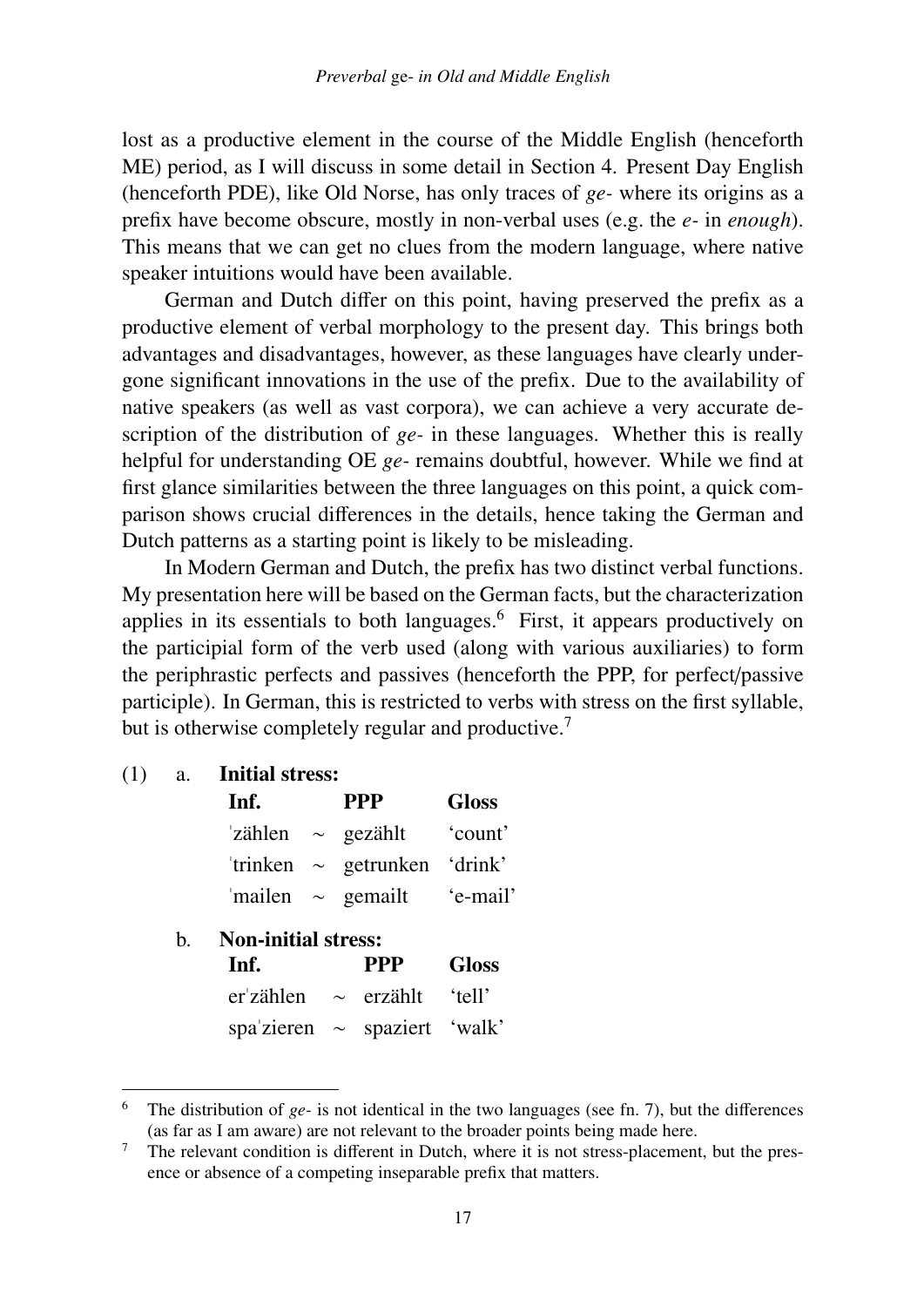Second, it appears non-productively as a derivational prefix, as in the examples in Table 1. Note that there is no consistent semantic relationship between such *ge*- prefixed verbs and their non-prefixed counterparts, and in some cases it is obscure what connection there could be between them at all. This of course

| <i>brauchen</i> | 'need, use' | gebrauchen | 'use'         |
|-----------------|-------------|------------|---------------|
| fallen          | 'fall'      | gefallen   | 'please'      |
| hören           | 'hear'      | gehören    | 'belong to'   |
| denken          | 'think'     | gedenken   | 'commemorate' |
| stehen          | 'stand'     | gestehen   | 'confess'     |

Table 1: German derivational *ge-*

represents a fairly typical pattern with derivational morphology. When used productively, such morphology typically makes a consistent semantic contribution, but over time derived forms can become 'lexicalized', i.e. the connection to their original constituent parts can be weakened or lost, with the lexical item that was once productively derived henceforth following a distinct path of diachronic semantic development from its parts. Consider in this connection examples like English *transmission*, which have long played an important role in the theoretical discussion of derivational processes. This development seems to be especially favored when the derivational morphology involved ceases to be used productively in the language, as is the case in the German pattern at hand. While some of the other unstressed prefixes like *ver-*, *ent-* and *zer-* can still be used, at least occasionally, to create new verbs with reasonably predictable meanings, there is no such productive use of *ge-*. 8

Whatever account we may adopt of these developments in German in particular or of 'lexicalization' in general, it seems clear that we must distinguish the two uses of *ge-* just described. We have nothing to gain from attempting to unify, in our synchronic grammar of German, the productive inflectional use on PPPs with the non-productive derivational use, or its counterparts in our synchronic grammar of Dutch. Instead, a historical explanation of the homonymy we observe seems appropriate. That is, we have here two prefixes that are pronounced the same because they represent divergent developments of a single prefix in the prehistories of these languages, but no longer have any connection in the synchronic grammars. A clue to the distribution of the original unified prefix comes from certain notable patterns in earlier historical stages of Ger-

<sup>8</sup> So e.g. *sich ver-X* can be created to mean something like 'to X in an erroneous fashion', *ent-X* to mean 'to de/un-X', and *zer-X* to mean 'to X to pieces'.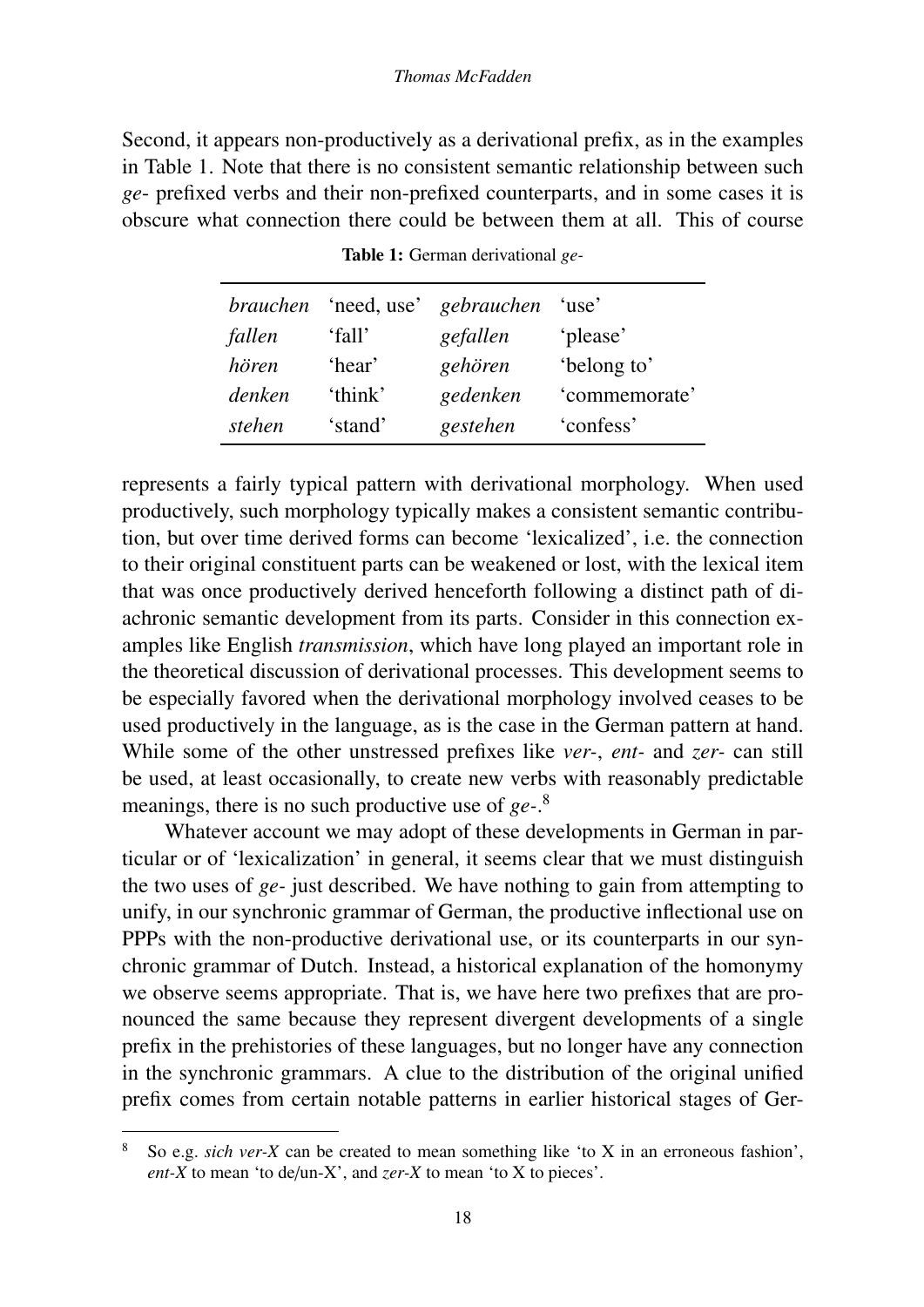man. First, in Old High German we still find semi-productive alternations in the presence of the prefix with certain verbs, showing a consistent semantic effect. E.g. we find *sizzen* 'be sitting' alongside *gisizzen* 'sit down'. Second is the fact that, into the Middle High German period, the prefix is not used in the PPP of certain inherently perfective/resultative verbs like *quëman* 'come' (see Braune & Reiffenstein 2004 on both points). We'll see in Section 2.6 that this somewhat surprising fact is paralleled in Old English, and I'll offer an account for it in Section 3.3.

Turning back to OE now, the main impression of similarity with German and Dutch comes from the fact that, here as well, *ge-* quite typically shows up on PPPs, e.g. in periphrastic 'perfect' constructions:9

- $(2)$ but she had hēo hæfde gecoren Crist hyre to brydguman chosen Christ her to bridegroom '. . . but she had chosen Christ as her bridegroom.' (coaelive,+ALS\_[Eugenia]:349.401)
- (3) forðan þe his gebedda gefaren wæs of because his bedfellow gone was from life life '. . . because his wife had passed away.' (coaelive,+ALS\_[Maur]:131.1567)

However, unlike in German and Dutch, *ge-* is not an integral part of the PPP. A significant portion of PPP examples lack the *ge-* prefix, even though the verb is morphologically compatible with it, as in (4).

 $(4)$ the faithful gelēaffulla Oswold ... wæs Ø-cumen to Cynegylse Oswold ... was come to Cynegils 'The faithful Oswold . . . had come to Cynegils.' (coaelive,+ALS\_[Oswald]:131.5455)

Furthermore, *ge-* is found with rather high frequency on other verb forms beyond the PPP, e.g. on the finite past form in (5):

Examples taken from the corpora in the Penn-York series will be given with the source information from their ID tag in the corpus, which identifies the specific corpus, the source text and information on the page and sentence number. E.g. (2) comes from the YCOE, from Ælfric's Lives of Saints, in particular the life of St. Eugenia, and is (part of) token 401 (tokens correspond roughly to sentences and are numbered sequentially through the sample for a particular text) found on page 349 of the print edition used in the creation of the corpus. I direct the reader to the documentation of the corpora for details on how to identify source details on the basis of the ID tags.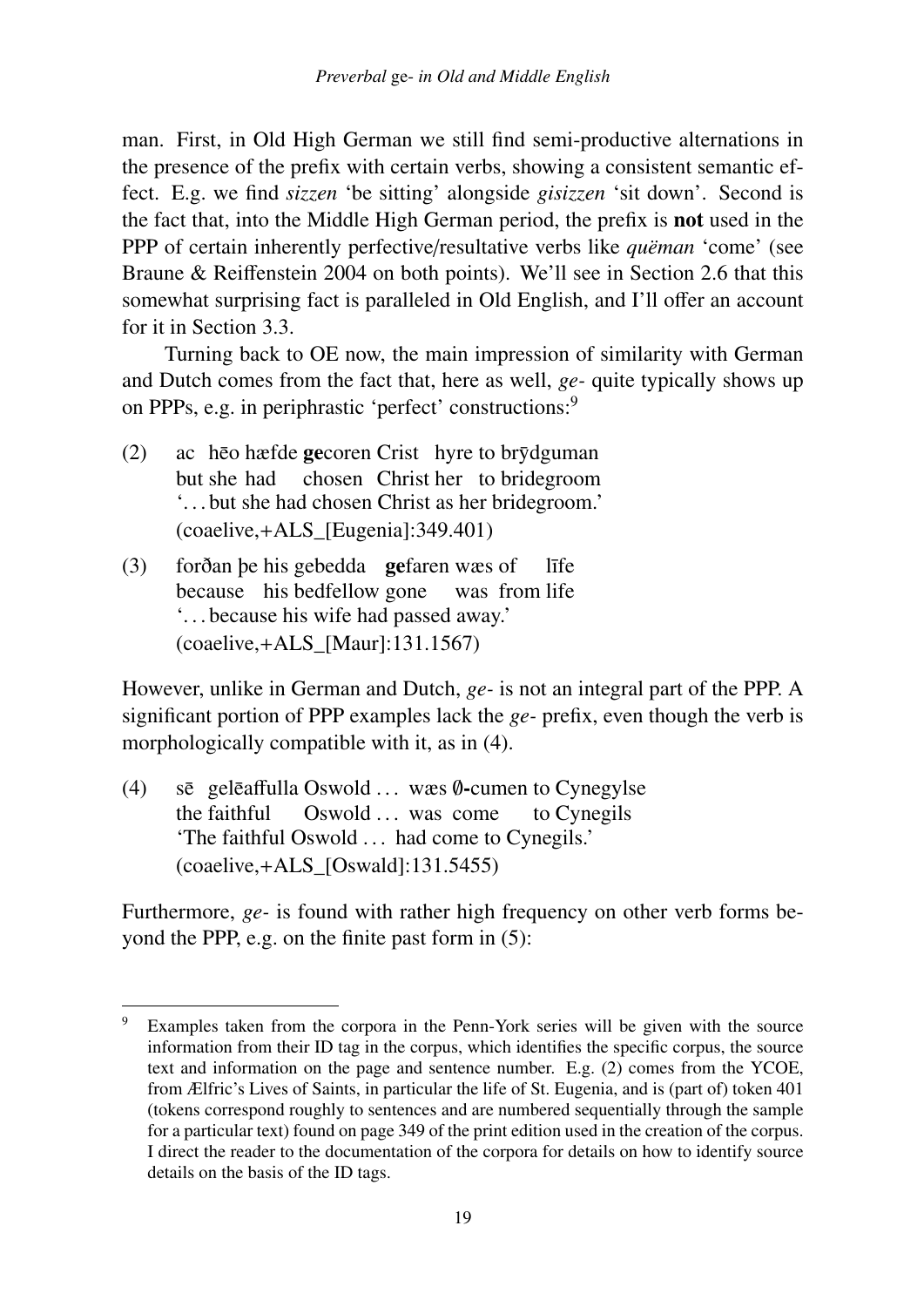$(5)$ he created geworhte ealle þing all things 'He created all things.' (coaelive,+ALS\_[Christmas]:66.51)

Crucially, *ge-* in examples like this does not look like the derivational *ge-* in German verbs like *gefallen* (though it may be similar to its ancestor). As we will see, it is far too frequent, too widespread across lexical verbs, and too regular in its semantic contribution.

# 1.2 Prior approaches

The wide range of rather tricky facts about the distribution of OE *ge-* and its cognates has led to an array of proposals about its meaning, function and grammatical status, which are typically quite abstract, often vague, and sometimes even completely empty. The most extreme view was that *ge-* was simply meaningless. According to Thomas Benson, *Vocabularium Anglo-Saxonicum* (1701) "*Ge-* apud Saxones semper fere superfluum" ('Among the Saxons, *ge-* is almost always superfluous'). While later scholars have generally not adopted this view, they have repeatedly thought it worthy of mention as an indication of how difficult it is to pin the prefix down. Another approach, which was developed at length by Lindemann (1970), but has found little resonance, is that *ge-* expresses abstract direction. According to him, "the action expressed by any verb to which [*ge-*] is prefixed is directed toward some thing or in a direction forward and outward" [p. 37].

The most popular proposal, not just for OE, but also for its cognates in the other old Germanic languages, is that *ge-*/*ga-*/*gi-* is a marker of perfective aspect. The idea is associated in particular with Wilhelm Streitberg, who was inspired by comparisons with aspectual prefixes in the Slavic languages Streitberg (1891: etc.). This view soon fell into disrepute, as it became clear that the distribution of the prefixes in the Germanic languages was rather different in detail from the patterns observed in Slavic. An approach in terms of aspect has been rehabilitated more recently, however, in work (e.g. by Lloyd 1979; Eythórsson 1995) that attempts to take into account the differences in the aspectual systems of the two language families. The guiding idea here is that, difference from what is found in Slavic does not imply that what is involved is not aspect. Lloyd in particular discusses the differences between Slavic and early Germanic aspect in detail and argues in the end that a single system of primitives underlies both systems, but that they differ in exactly which distinctions in those primitives they mark. Thus, if the term 'perfective' is reserved for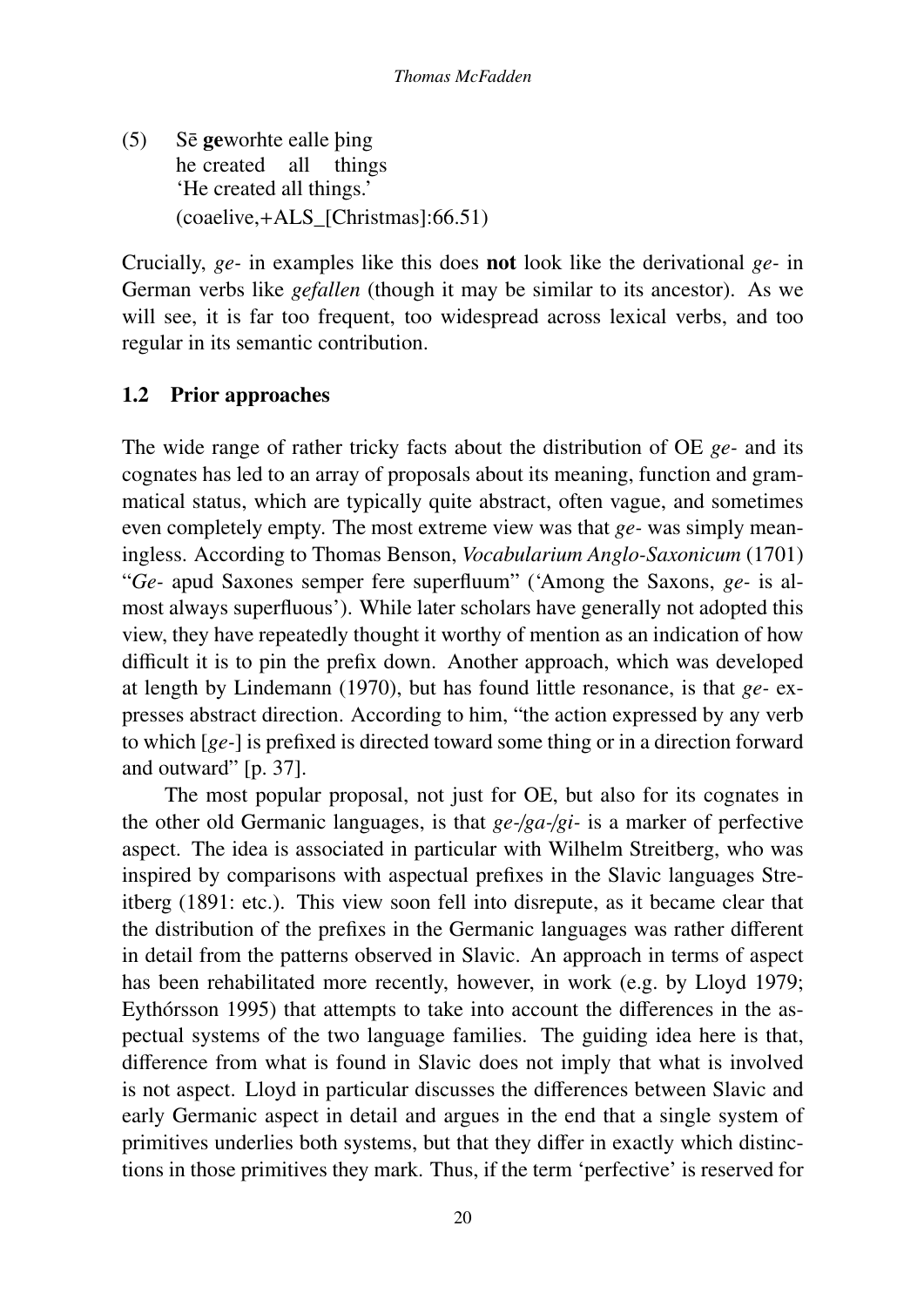the aspectual category marked by prefixation in Slavic, what we find marked by the Germanic prefix *ge*/*ga*/*gi* must be something else, which Lloyd dubs the 'complexive'.10

The approach that I will argue is most promising is related to these aspectual proposals, but operates at a slightly different level. This is that *ge*-expresses resultativity. While it is often true that perfectives are resultative, the converse is often not the case. That is, an inherently resultative predicate (like *break the window*) can quite easily be used imperfectively, e.g. with an additional progressive component (like *I was just breaking the window when the police arrived*). A role for resultativity in the prefix *ge-* has been proposed e.g. by van Kemenade & Los (2003) for various stages of Dutch and English. This also connects to analyses of verbal particles in some of the modern Germanic languages (see e.g. Ramchand & Svenonius 2002; McIntyre 2003), where parallels are quite apparent.

In Section 2 I will present in detail the findings of my corpus study on the distribution of our prefix in OE and in particular how it interacts with other identifiable properties of the verb or the clause containing it that might be expected to be relevant. Then in Section 3 I will propose a specific version of the resultative analysis of *ge-*, taking it to be the default spellout of Ramchand (2008)'s *res* head. I will show how this can account not only for the broad facts of its distribution, but also for the small but consistent details that don't seem to fit with a naïve idea of resultativity. I turn in Section 4 to developments in the ME period, when the prefix began to disappear from the language. While I will not be able to propose a clear answer to why *ge-* was lost, I will show that my analysis of its structural status in OE can provide some insight into how this loss interacted with other contemporary changes, in particular in the periphrastic perfect system.

### 2 The distribution of preverbal *ge* in OE

In this section I will present the main OE data which will serve as the basis for the analysis developed in subsequent portions of the paper. I am reporting here the results of a study of the complete YCOE (Taylor et al. 2003), a corpus con-

<sup>10</sup> What Lloyd claims specifically is that the aspectual function of Gothic *ga-* was to mark "the complexive report of a completed action" [p. 85]. He uses the term complexive aspect to refer to when the observer/reporter describes an eventuality from a perspective that is outside of time, from which she can view all phases of a completed action. Discussing how this differs from the Slavic perfective (which for Lloyd is built on, but distinct from, the complexive) would take us too far afield here.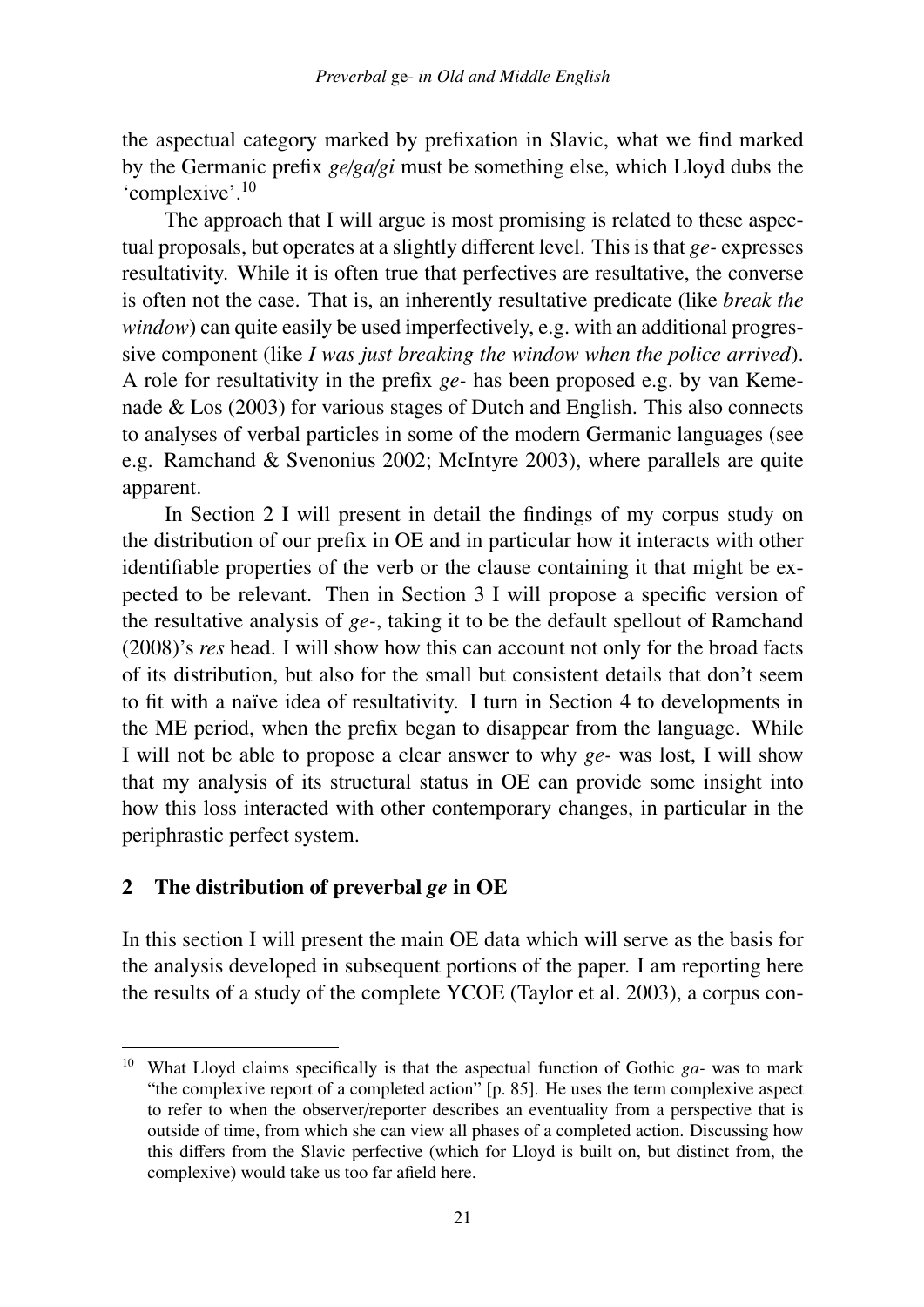taining approximately 1.5 million words of OE prose, tagged for part of speech other grammatical features and parsed for syntactic structure. The searches were carried out with the CorpusSearch program (http://corpussearch. sourceforge.net), which was designed to search corpora in the Penn-Treebank format on the basis of lexical forms, POS tags and structural notions like dominance and precedence. This makes it possible to execute quite sophisticated searches efficiently.

In searching the corpus, I adopted the following strategy. First, I ran searches to identify the main verb of each clause, since this is where preverbal  $ge-$  is primarily expected to appear.<sup>11</sup> Second, I classified each such main verb according to whether it was prefixed with *ge-*, with some other prefix which might be expected to be in competition, e.g. *be*- or *for*-, or not prefixed at all.<sup>12</sup> Then I ran a series of searches to code each clause for properties that might be expected to have an effect on the distribution of *ge*-, either because they were reported to do so in the previous literature, or because I could imagine a plausible connection to other factors that had been discussed. Finally, for each such property I checked to what extent it did in fact correlate with the choice between *ge-* and no prefix. As we will see in the following, there is a great deal of variation in whether and how much these factors actually affect the distribution of *ge-*, which can provide clues about what the function of the prefix actually was.

### 2.1 The broad patterns

The first and simplest result of my searches of the corpus is that *ge-* is extremely common. Out of 166,544 clauses examined,<sup>13</sup> 42,366 (25.4%) had *ge-* on their main verb. Even setting aside PPPs, 30,862 of 153,622 main verbs (20.1%) had *ge-*. This is our first and perhaps clearest indication that *ge-* really did play an active and central role in the OE verbal system, and that it was quite un-

<sup>11</sup> The various (pre-)auxiliary verbs of the language essentially never have *ge-*, and I have elected, for the time being, to set aside verb forms used as attributive adjectives. This is by no means an innocuous move, but was motivated by the need to keep the volume of data manageable.

<sup>&</sup>lt;sup>12</sup> The logic here is fairly simple – with some very few exceptions, a single verb form cannot bear two prefixes simultaneously, so *ge-* will be simply ruled out on a form prefixed with *be-*. This means that when we're trying to figure out the conditions on the appearance of *ge-*, a form prefixed with *be-* doesn't tell us the same thing as a form with no prefix. For the first stage of the research being reported here, I chose to set aside the examples with other prefixes, and to focus on differences between forms with *ge*- and forms with no prefix, though I did in some cases consult the data on other prefixes with specific lexical verbs, as we will see.

<sup>13</sup> As noted above, this excludes all clauses whose main verb has a prefix other than *ge-*.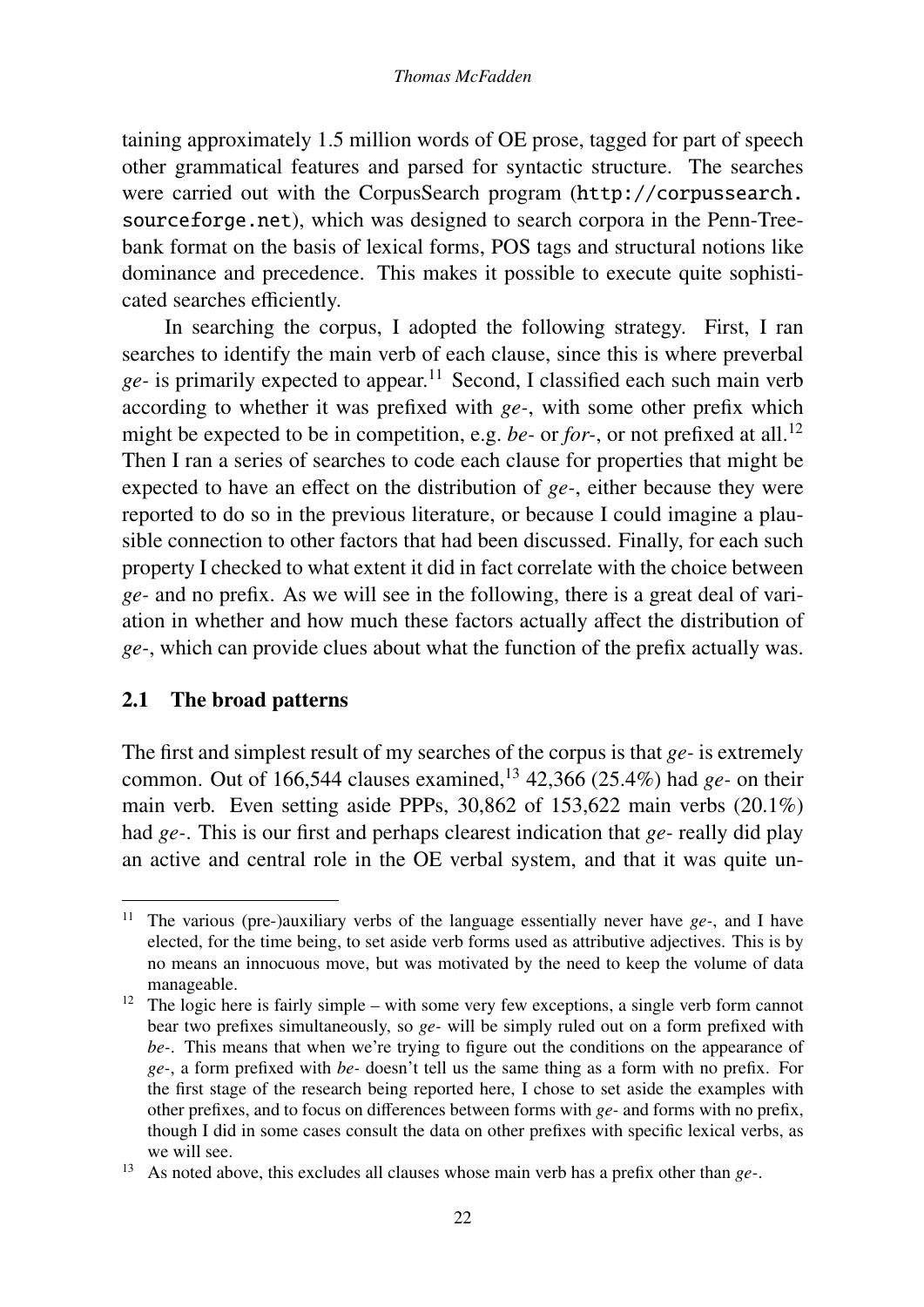like its modern German and Dutch cognates. Its productive use is quite simply not restricted to the participial forms showing up in periphrastic perfects and passives.

The second broad result is that I have found some basic confirmation of previous claims: *ge-* tends to be favored in environments suggestive of perfectivity, telicity and resultativity, and disfavored elsewhere. At this rough level, it is difficult to distinguish among the different prior proposals, as there is a tendential relationship between perfectivity and resultativity. It is only when we consider certain details that a particular kind of resultative analysis begins to stand out as the most appropriate. So before I introduce the specifics of my proposal, I will here go through the data on the different factors that are relevant to the distribution of *ge-*, or at least might have been expected to be.

#### 2.2 The form of the main verb

Given the fact that *ge-* is a crucial component of the productive formation of PPPs in modern German and Dutch, we have reason to suspect that the specific form of the main verb will have some effect on the frequency of *ge*- in OE. We will see that this is indeed the case, and that here as well, *ge-* is extremely common on PPPs. However, a very important recognition is that, unlike in German and Dutch, *ge-* does show up, in significant numbers on all morphosyntactically defined forms of the main verb. Since this is unfamiliar from the other languages, it will be instructive to have examples demonstrating its appearance in each of them here.

First, we have the present participle, which corresponds to the PDE form in *-ing*, but was usually formed in OE with the suffix *-nde*, most commonly occurring with a form of auxiliary *be*.

 $(6)$ and so was ending swā wæs geendiende bis wilwendlice liif this temporal life 'and thus [he] was ending this temporal life' (cobede,Bede\_4:9.286.1.2881)

Then we have the *to-*infinitive, i.e. an infinitival form of the verb (in OE typically in the dative, ending in *-enne*), preceded by *to*. As in PDE, these can appear as the sole verb of a non-finite clause or in a periphrastic construction with auxiliaries *have* or *be*.

 $(7)$  and næfð nāne mihte [menn to gehælenne] and not-has no power [men to heal] 'and has no power to heal men' (coaelhom,+AHom\_4:86.569)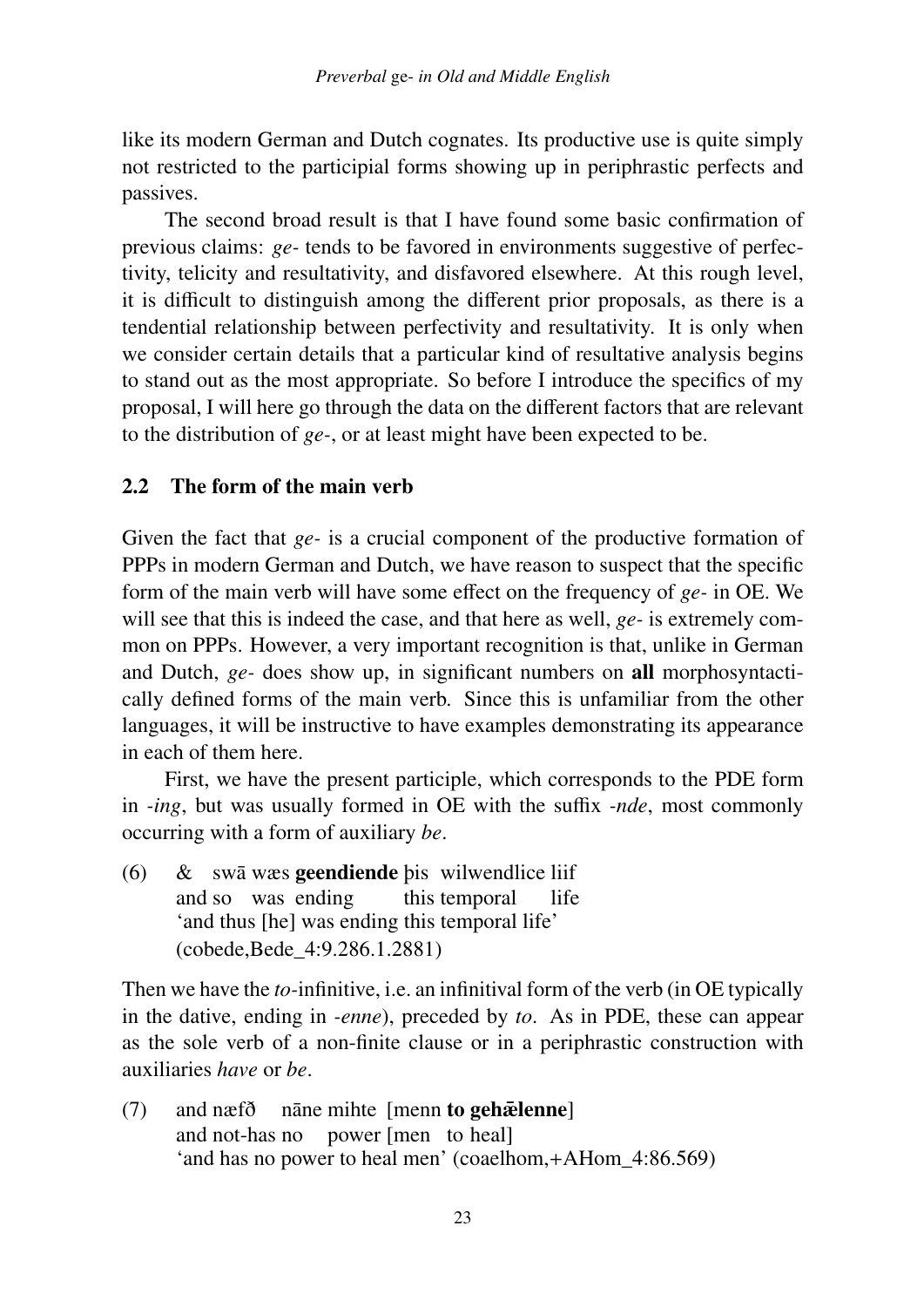Next come finite verb forms, i.e. those marked for tense and agreement.

 $(8)$ he created all geworhte ealle þing things 'He created all things.' (coaelive,+ALS\_[Christmas]:66.51)

Then we have bare infinitives, which typically show up in combination with the pre-modals and other auxiliaries, but are also found occasionally in certain nonfinite clause types (see Los 2007 for detailed discussion of the different types of infinitive and their distribution in OE and ME).

(9) þæt menn hit **gehyran** mihton; that men it hear may 'so that men may hear it' (coaelhom,+AHom\_1:451.233)

We also have examples of imperative forms of the verb, which show up in much the same contexts as in PDE.

(10) and þonne þu¯ eft and when you again come, offer cymst, geoffra þīne lac. your sacrifice 'and when you come back, make your offering' (coaelhom,+AHom\_16:19.2269)

And finally we have the PPP, which occurs primarily in periphrasis with auxiliary *have* or *be* in the perfect or passive.

(11) ac heo hæfde **gecoren** Crist hyre to brydguman but she had chosen Christ her to bridegroom '. . . but she had chosen Christ as her bridegroom.' (coaelive,+ALS\_[Eugenia]:349.401)

All the same, even though *ge-* can show up on any form of the verb, its distribution across them is not even. Rather, there are marked differences in its frequency on the various forms, as shown in Table 2, ordered from the least to the most frequently occurring with *ge-*. What we see is that the distribution of *ge-* is skewed in the same direction as it is in German and Dutch, but not nearly so far. That is, *ge-* is extremely frequent with PPPs, but it is nowhere near categorical. Similariy, it is extremely infrequent with present participles, but far from categorically absent. This is in line with what we might expect if *ge-* has to do with perfectivity or resultativity — perfects and passives, where the PPP mostly shows up, tend to be perfective and resultative, while present participles tend to be used for the description of ongoing states or activities, which are generally imperfective and need not be resultative.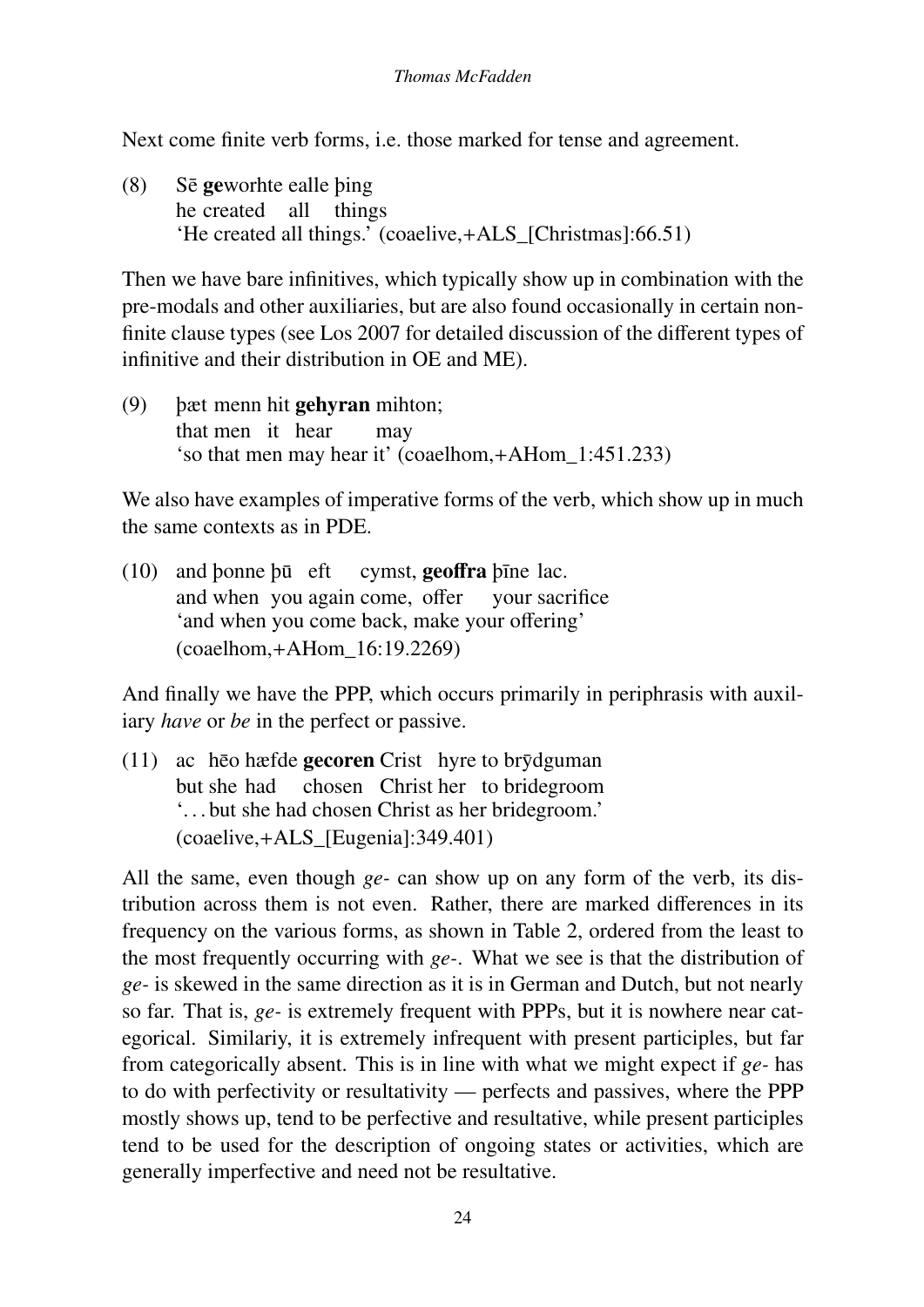*Preverbal* ge- *in Old and Middle English*

| Form               | ge-   | $\bf{no}$ | $%ee-$ |
|--------------------|-------|-----------|--------|
| Pres. Ptc.         | 107   | 1493      | 6.7    |
| to Infin.          | 430   | 2177      | 16.5   |
| <b>Finite</b>      | 23723 | 102434    | 18.8   |
| <b>Bare Infin.</b> | 4329  | 11188     | 27.9   |
| <b>Imperative</b>  | 2273  | 5468      | 29.4   |
| <b>PPP</b>         | 11504 | 1418      | 89.0   |

Table 2: Form of the main verb

### 2.3 Tense, mood and negation

Given that the morphosyntactic form of the main verb is relevant for the distribution of *ge-*, we might expect this to carry over to more fine-grained distinctions like tense and mood. Indeed, if *ge-* has something to do with perfectivity or resultativity, it is plausible to think that tense in particular will make a difference, given well-known interactions between tense and aspect. E.g. in PDE, the progressive appears happily in both present and past, but the unmarked aspectual form is heavily restricted in the present, so that with eventive predicates a non-episodic (typically habitual) reading is forced:

- (12) a. I was eating the dosa.
	- b. I am eating the dosa.
- (13) a. I ate the dosa. b. # I eat the dosa.

Example (13b) is odd out of the blue, because a habitual reading with a definite object requires a special context, e.g. as the answer to a question like 'What do you usually eat at this restaurant?' On the other hand, the unmarked aspect is perfectly felicitous with an episodic reading in the past, as in (13a). Thus if OE *ge-* is involved somehow with aspect, we might also expect it to interact with tense marking.

Looking at the numbers on the frequency of *ge-* according to the tense of the clause, we find that past tense has a small but clear favoring effect  $(\chi^2)$  $= 573.782$ , p < .0001), as seen in Table  $3^{14}$ . This small effect can perhaps

<sup>&</sup>lt;sup>14</sup> Note that what is at stake here is the tense of the clause, not necessarily of the verb form which we are considering with respect to whether it bears *ge-*. In the various periphrastic constructions, the tense of the clause will be marked on the (highest) auxiliary, whereas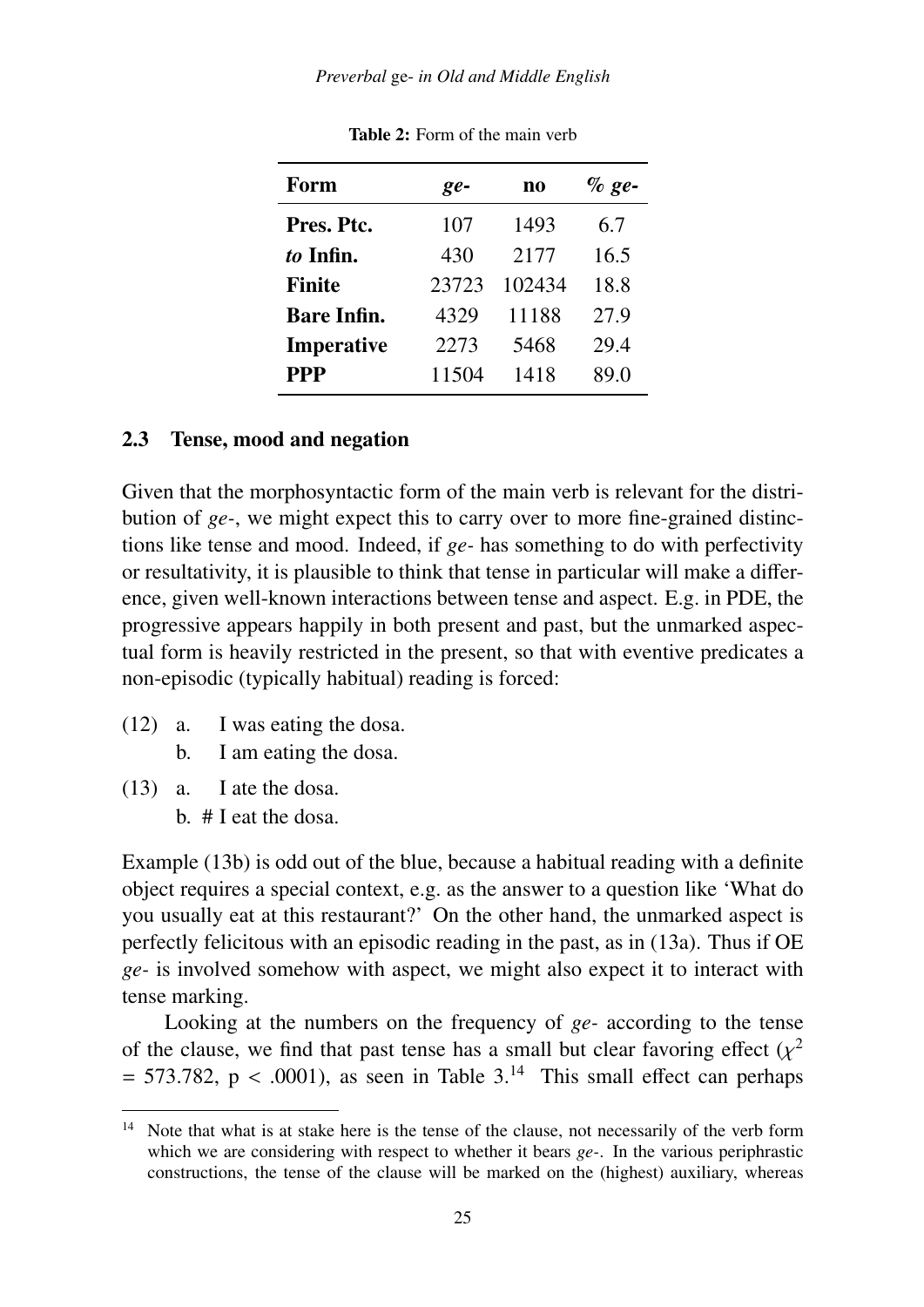#### *Thomas McFadden*

| <b>Tense</b> | $ge-$       | no          | $\%$ ge- |
|--------------|-------------|-------------|----------|
| <b>Pres</b>  |             | 15496 54329 | 22.2     |
| <b>Past</b>  | 23105 60878 |             | 27.5     |

Table 3: Tense of the finite verb

be understood if *ge-* has something to do with completion, or the reaching of some result state. Whether or not a particular eventuality goes to completion is perhaps easier to judge and also more relevant when it lies in the past than in the present or future. Note relatedly that in many languages a perfectiveimperfective distinction is restricted to or at least predominantly expressed in past forms, not present ones.

Mood seems less relevant. OE finite verbs distinguish subjunctives from indicatives, though a large number of forms are actually ambiguous between the two. Clear subjunctive forms have a somewhat higher frequency of *ge-* than clear indicatives, but ambiguous forms show the highest frequency, as can be seen in Table 4. The differences here are statistically significant<sup>15</sup> but there

|                    | $ge-$ | no          | $\%$ ge- |
|--------------------|-------|-------------|----------|
| <b>Indicative</b>  |       | 23051 75443 | 23.4     |
| <b>Subjunctive</b> | 5234  | 14713       | 26.2     |
| <b>Ambiguous</b>   | 9857  | 22840       | 30.1     |

Table 4: Mood of the finite verb

is reason not to take this too seriously. The difference between indicative and subjunctive is small in absolute terms, and the fact that ambiguous forms don't end up in between the two clear categories suggests that something else is going on here.16

it is the main verb that we are examining for the presence of *ge-*. Of course, only finite clauses will have tense marked at all, the various infinitival and participial clauses lacking such marking. The numbers here thus do not add up to the same total as in some of the other tables, where all clauses are reflected.

<sup>&</sup>lt;sup>15</sup> For example, for the difference between indicatives and subjunctives  $\chi^2 = 73.396$ , p < .0001.<br><sup>16</sup> Le if there is a real difference between indicatives and subjunctives in their behavior with

I.e. if there is a real difference between indicatives and subjunctives in their behavior with *ge-* then, assuming that the ambiguous category contains a mixture of forms intended as indicatives and forms intended as subjunctives, it should show a behavior somewhere in between the two categories. What may be going on here actually is that there is an interaction with tense marking. Perhaps the largest group of forms that are systematically ambigous be-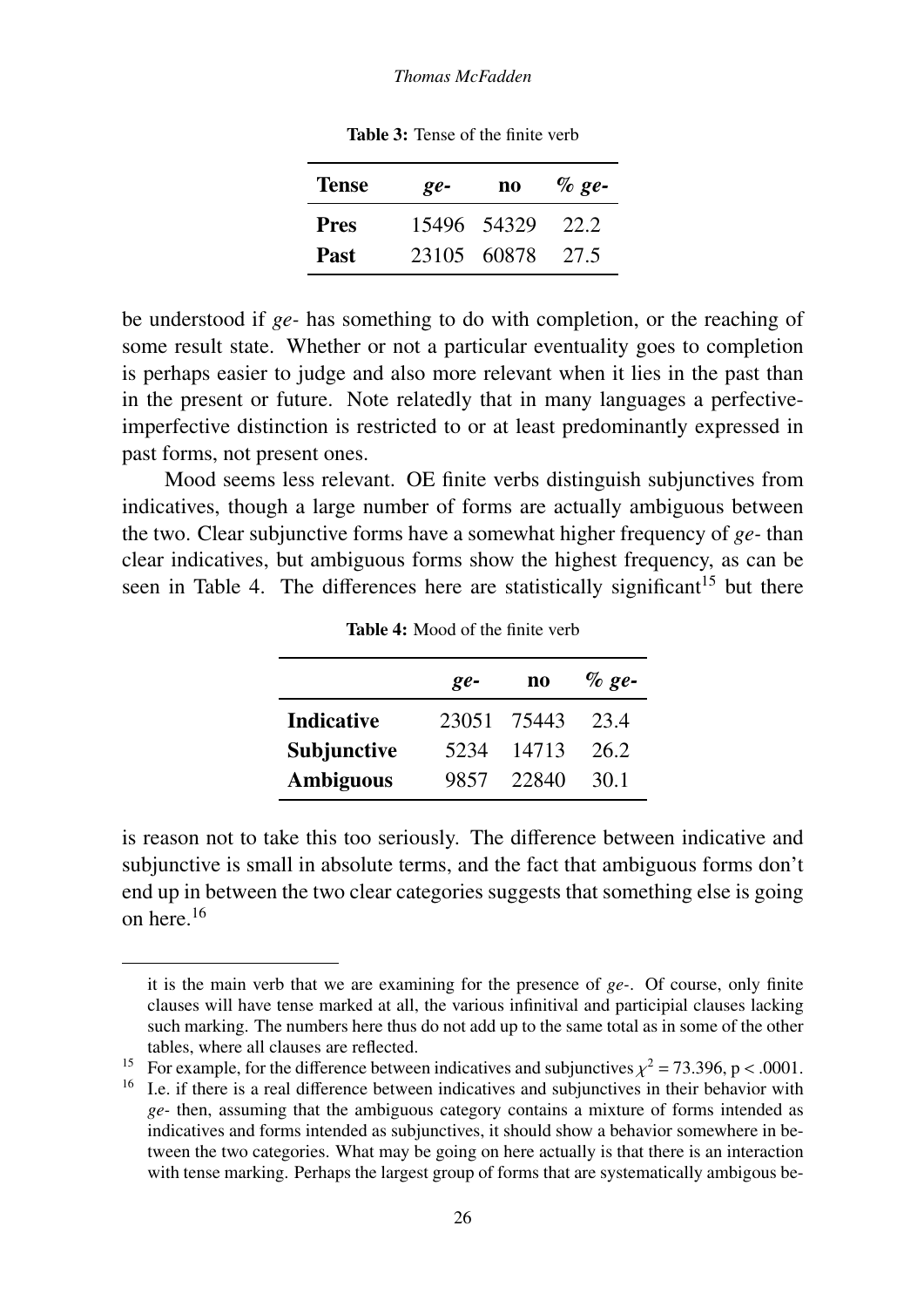Another possibility I investigated is whether negation has an effect on the appearance of *ge-*. While the connection may not seem so obvious, Postma (2002) has shown that the cognate prefix *ghe-* in Middle Dutch actually had a preverbal use as a negative polarity item, so we might imagine that OE would exhibit something similar. Table 5 shows, however, that it does not. Here again,

|                     | $ge-$ | no           | $\%$ ge- |
|---------------------|-------|--------------|----------|
| <b>Negative</b>     | 3123  | 9953         | 23.9     |
| <b>Non-negative</b> |       | 39756 116964 | 25.4     |

Table 5: Polarity of the clause

the difference we see between negative and non-negative clauses is statistically significant ( $\chi^2$  = 14.082, p = .0002), but this is only because the data set is so large. The absolute difference we see is tiny, and in any case goes in the opposite direction of what Postma observed for Middle Dutch.

#### 2.4 Prepositional and adverbial elements

A standard diagnostic of aspectual distinctions, in particular those at the Aktionsart level, is the licitness of certain PPs and adverbials. For example, we can classify predicates according to whether they can felicitously combine with PPs like *in an hour* or *for an hour* (roughly, telic vs. atelic predicates). Given the size of the corpus being examined here and the complexities of the possible PPs, it was not feasible at this initial stage to divide things up according to specific PPs and adverbials.<sup>17</sup> It is, however, relatively easy to search for whether a particular clause contains a PP or adverbial of any kind. Consider then the frequencies for *ge-* under these conditions reported in Table 6. The prefix *ge*is more frequent with both PPs and adverbials than without, and again in both cases the difference is statistically significant (for PPs  $\chi^2 = 822.793$ , p < .0001, for adverbs  $\chi^2$  = 44.395, p < .0001). Again, this is at least in large part simply due to the extremely large sample sizes. When we look at the actual size of the difference, we find that with adverbs it is just  $1.5\%$ , whereas with PPs it is

tween indicative and subjunctive are the past 3sg forms of weak verbs. If ambiguous forms tend to be past, then perhaps they tend to take *ge-* at a higher rate for this reason rather than anything having to do with mood. This is one of many points that will be investigated in the proper multivariate analysis planned for future work.

 $17$  This will require taking a sample out of the full corpus to examine in more detail, and thus will be considered for the next stage of the project.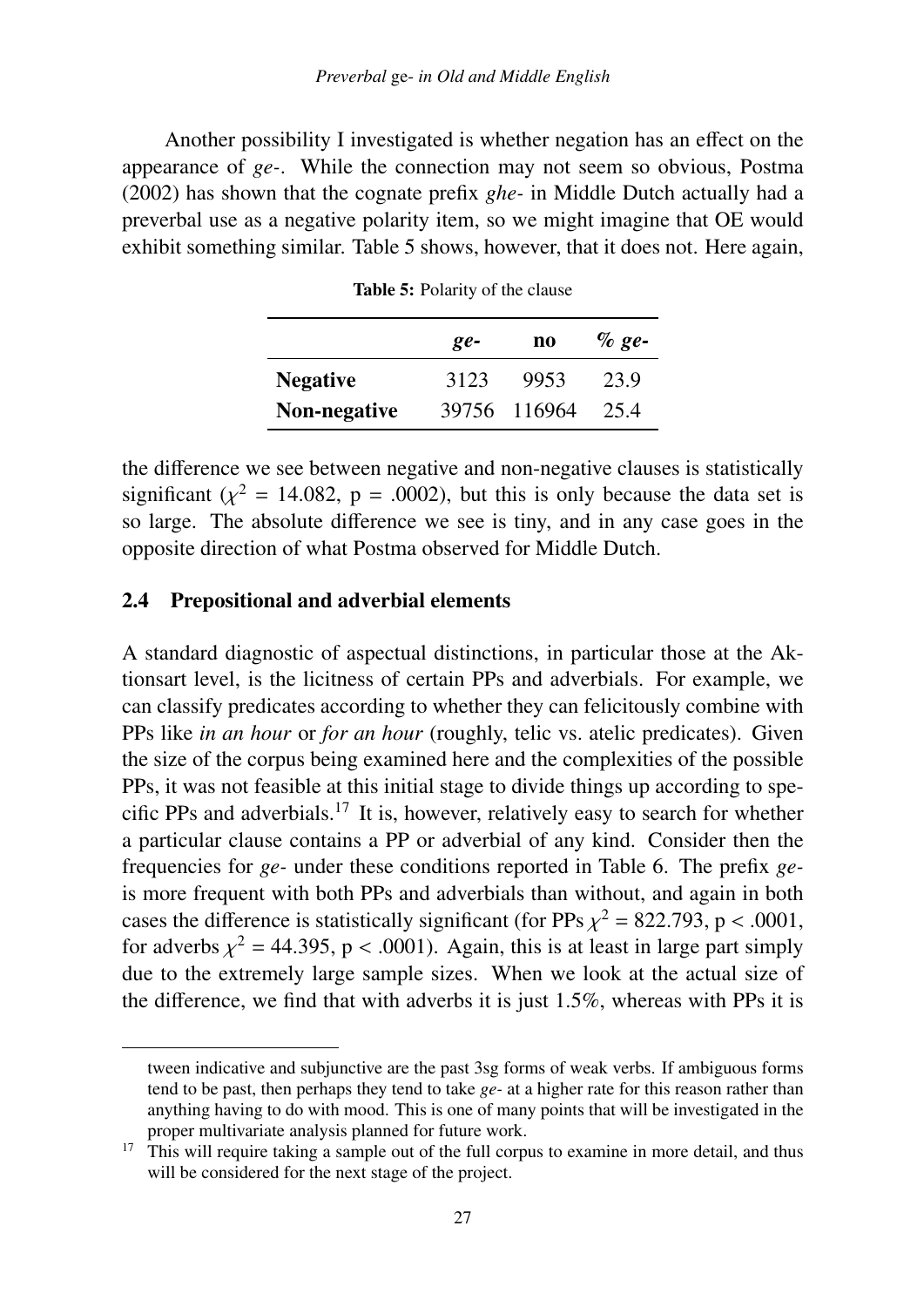|               | $ge-$ | $\bf{no}$   | $\%$ ge- |
|---------------|-------|-------------|----------|
| <b>PP</b>     |       | 20850 51655 | 28.8     |
| No PP         |       | 22029 75262 | 22.6     |
| <b>Adverb</b> |       | 15687 44175 | 26.2     |
| No adverb     |       | 27192 82742 | 24.7     |

Table 6: PPs and adverbs in the clause

 $6.2\%$  increase, over four times the effect. The effect with adverbs is certainly small enough that, though statistically significant, it may not be particularly meaningful. That with PPs may reflect something more real, but this cannot be determined until a more detailed examination of a sample of the corpus is carried out.<sup>18</sup>

### 2.5 Date

Given the fact that *ge-* disappears in the course of the ME period, it is worth looking into whether it was already in retreat in OE. In other words, we want to see whether the frequency of *ge-* correlates with the date of a particular text. For the OE period it is exceedingly rare that we know exactly when a particular text was composed, or even when the surviving manuscripts (which are usually later, often considerably so) were written. The best we can do with a reasonable degree of certainty is typically a range of a few decades. Furthermore, as the collection of available texts is quite limited, if we tried to assign too narrow a date range to each, we would end up with unacceptably small amounts of data for any particular range. To deal with these issues, historical corpora usually set up a limited number of longer periods, and assign each text to one of these, so that they can be grouped together for analysis in roughly contemporaneous samples that are large enough to do basic statistics. The *YCOE* corpus, following the Helsinki Corpus on which it is largely based, divides OE into four periods, the first from the earliest attestations to 850, the second from 850 to 950, the third from 950 to 1050, and the third from 1050 to 1150, after which the ME

<sup>18</sup> One possibility is that the frequency of *ge-* is increased by the presence of complement PPs which affect the aktionsart of the main predicate, e.g. by introducing a telos, as in *Sandra swam* vs. *Sandra swam to the shore*. The idea would be that such a complement role is more frequently played by PPs than by adverbials. Since complement vs. adjunct status of these elements is not consistently annotated in the corpus, this cannot be searched for automatically, but must be determined by examination of individual examples.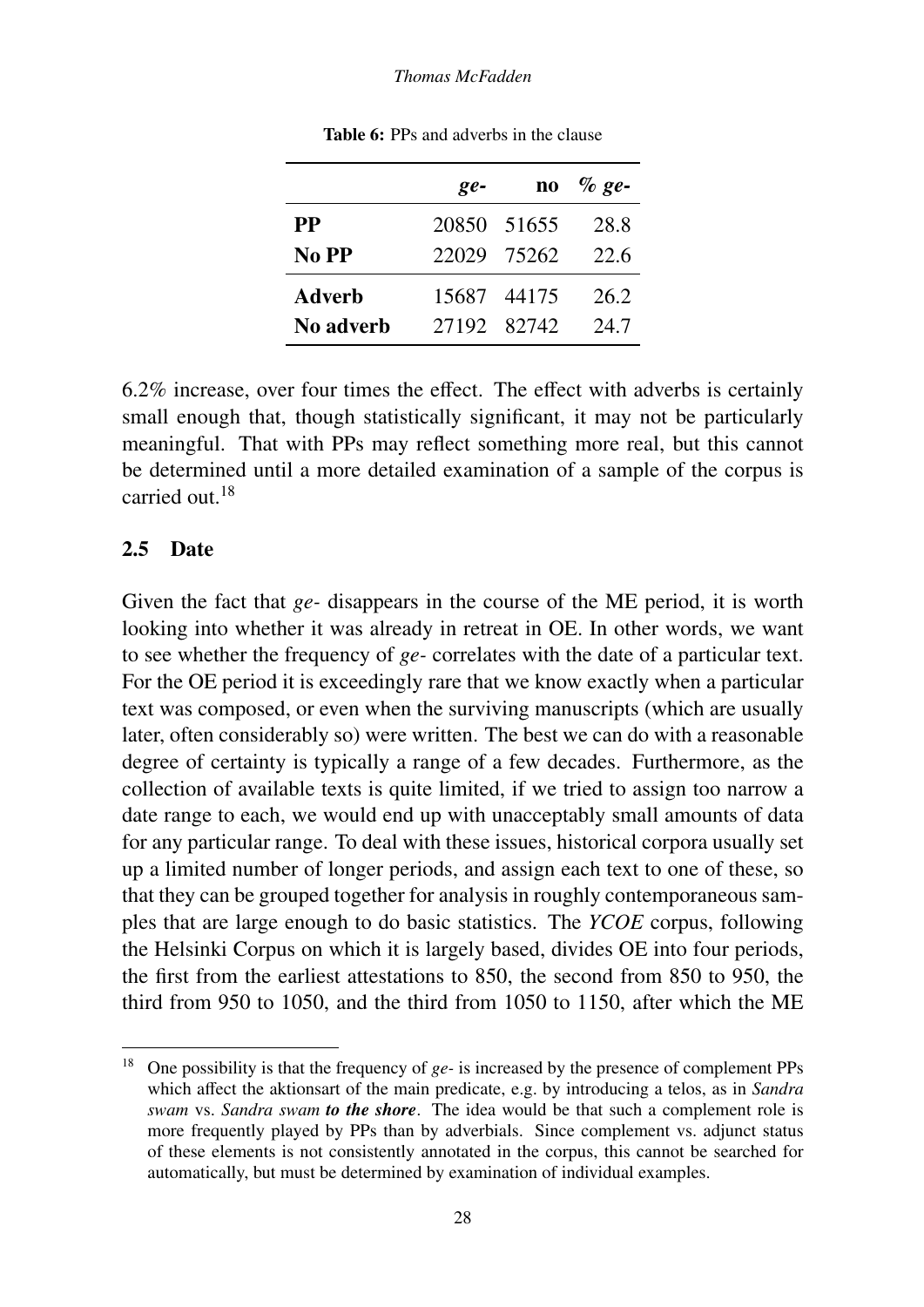portion of the Helsinki corpus picks up. In what follows, I will collapse together periods one and two because the first contains too little text to be comparable.

With this background, consider now the frequency of preverbal *ge-* for the three periods of OE given in Table 7. The first thing to notice is that the frequen-

| <b>Period</b> | $\ell$ - | no          | $\%$ ge- |
|---------------|----------|-------------|----------|
| pre-950       | 15330    | 44721       | 25.5     |
| 950-1050      |          | 19865 58792 | 25.3     |
| 1050-1150     | 74       | 430         | 14.7     |

Table 7: Date of the text

cies in the first two periods are remarkably close, indeed essentially identical. In fact, even with such large numbers, what little difference there is comes out as not being statistically significant ( $\chi^2$  = 1.341, p = .2468). This shows us quite clearly that *ge-* was completely stable, neither increasing nor decreasing for most of the OE period. The second thing is that there is a clear and sudden drop in frequency between the second and third periods. At first glance, this suggests that perhaps at this point the decline of *ge-* had begun that would continue through the ME period. However, and this is the third crucial point, we must be very careful about how seriously we take this data point. There are two reasons to be skeptical. For one thing, note that the absolute number of clauses we're looking at here is very small in comparison to the first two periods — two orders of magnitude smaller. This is because of the extremely limited amount of English text that survives from the relevant period, due to the collapse in the use of written English following the Norman conquest. The number of examples here is not so small that valid statistical reasoning is impossible (and the difference does come out as statistically significant,  $\chi^2 = 29.707$ , p < .0001), but it is small enough that we do have to be concerned about the representivity of the sample.

The second reason to be skeptical is also related to the Norman conquest and the collapse of the Old English scribal tradition. By the late tenth century, a quite consistent, standardized form of West Saxon OE had established itself as the written form used in all centers of writing around the country. Like most standardized languages, it was quite conservative, and by the time of the conquest clearly no longer reflected the contemporary spoken language in many respects. When the scribal tradition was broken by the Norman conquest, the propagation of this standard ceased or was at least severely weakened. Thus, to the extent that people wrote anything in English at this time, they were far more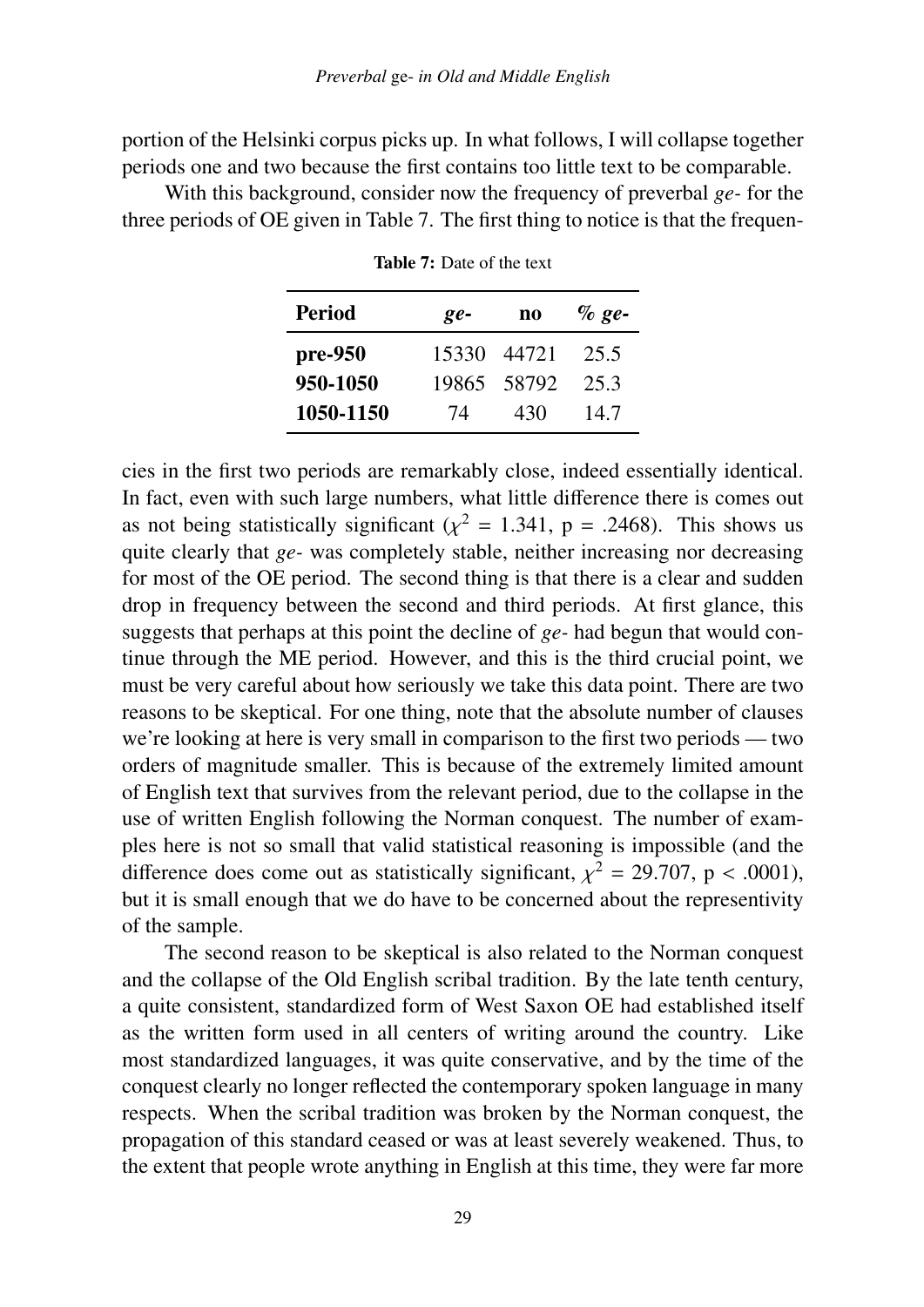heavily influenced by their own speech than by the inherited standard. This means that there is a quite sharp break in nearly every property of the language we find in the texts of late OE and early ME compared to what came before. But this clearly does not imply that there was a series of catastrophic changes in the living language at the time. Rather, there was a catastrophic change in writing practices, such that the written language suddenly caught up with perhaps two centuries' worth of more gradual changes in the spoken language. In other words, to the extent that the difference between the second and third periods in the table above reflects a real change in the language, it was probably more gradual than it appears, spread out over the previous century. In any case, what we can conclude is that *ge-* was nowhere near disappearing, and indeed was stable for most of OE, but that its decline was beginning towards the end of the period.

# 2.6 The identity of the main verb

The area where the most interesting results are to be found is in the lexical identity of the main verb, i.e. the item on which the prefix *ge-* either does or doesn't appear. Before we get to the data, a quick word on the corpus work it took to get at it is in order. Unfortunately, identifying lexical verbs with searches of the *YCOE* corpus is not nearly as easy as searching for most of the other factors being discussed here. This is essentially because there are vastly more lexical verbs in OE (or of course any language) than there are verb forms, polarity categories, chronological periods etc. More to the point, the *YCOE* is not lemmatized, i.e. beyond functional items and a few other extremely common items, the lexical identity of a word form has not been determined and is not tagged. The POS-tag on a verb will indicate that it is a verb and provide information about its morphological form and grammatical properties, but not whether it is a form of e.g. *speak* or *eat* or *desire*. This means that identifying specific lexical items requires writing queries that can recognize them based on their form, which is time-consuming and prone to errors. There is an effect of diminishing returns as well due to Zipf's Law, which tells us that the vast majority of lexical verbs will only appear a handful of times in the corpus, many of them only once. Thus it is only really worth the effort of doing the work to recognize a small number of extremely common items.

That is precisely what I did, writing my queries to recognize 31 lexical verbs based on their forms, in addition to 'have', 'be', 'do' and the pre-modals, which are specifically tagged in the corpus. This successfully identified 54,380 verb forms with specific verbal lexemes as indicated in the tables below. There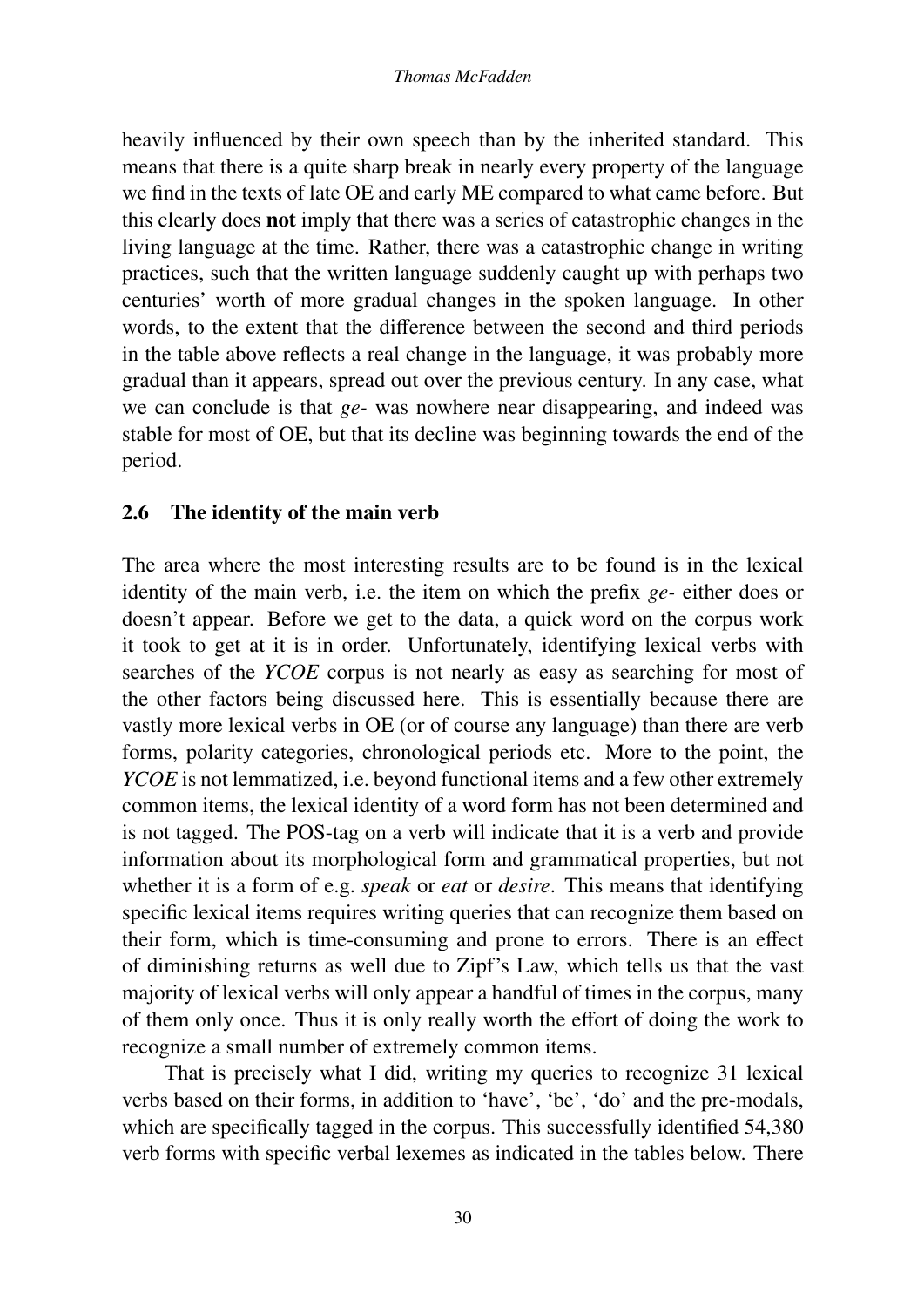were an additional 74,395 verb forms that were not recognized, and these are listed below as 'unclassified'. Table 8 is a complete list of all of the verbs, plus the unclassified category, sorted in ascending order of the percentage of *ge-* vs. no prefix, to give an overview of the situation.

| <b>Verb</b>   | <b>Gloss</b> | $ge-$          | $\mathbf{n}\mathbf{o}$ | $%$ ge- |
|---------------|--------------|----------------|------------------------|---------|
| (pre-)modals  |              | $\overline{0}$ | 2575                   | 0.0     |
| bēon/wesan    | 'be'         | $\mathbf{1}$   | 30127                  | 0.0     |
| habban        | 'have'       | 13             | 5053                   | 0.3     |
| cuman         | 'come'       | 29             | 4687                   | 0.6     |
| sendan        | 'send'       | 15             | 947                    | 1.6     |
| drincan       | 'drink'      | 17             | 779                    | 2.1     |
| etan          | 'eat'        | 26             | 538                    | 4.6     |
| fēran         | 'go'         | 64             | 1282                   | 4.8     |
| <b>beodan</b> | 'command'    | 58             | 1001                   | 5.5     |
| cwedan        | 'say'        | 553            | 9145                   | 5.7     |
| $g\bar{a}n$   | 'go'         | 128            | 1927                   | 6.2     |
| secgan        | 'say'        | 288            | 3783                   | 7.1     |
| sprecan       | 'speak'      | 90             | 1134                   | 7.4     |
| andwyrdan     | 'answer'     | 37             | 457                    | 7.5     |
| sellan        | 'give'       | 362            | 2182                   | 14.2    |
| wunian        | 'dwell'      | 202            | 1093                   | 15.6    |
| wrītan        | 'write'      | 30             | 158                    | 16.0    |
| sittan        | 'sit'        | 131            | 649                    | 16.8    |
| seopan        | 'boil'       | 3              | 14                     | 17.6    |
| fōn           | 'grasp'      | 159            | 728                    | 17.9    |
| hatan         | 'call/order' | 560            | 2309                   | 19.5    |
| $d\bar{o}n$   | $\dots$      | 933            | 3681                   | 20.2    |
| slēan         | 'smite'      | 87             | 325                    | 21.1    |
| faran         | 'go'         | 241            | 772                    | 23.8    |
| acsian        | 'ask'        | 156            | 486                    | 24.3    |
| nemnan        | 'name'       | 217            | 601                    | 26.5    |
| <i>bencan</i> | 'think'      | 328            | 777                    | 29.7    |

Table 8: Identity of the main verb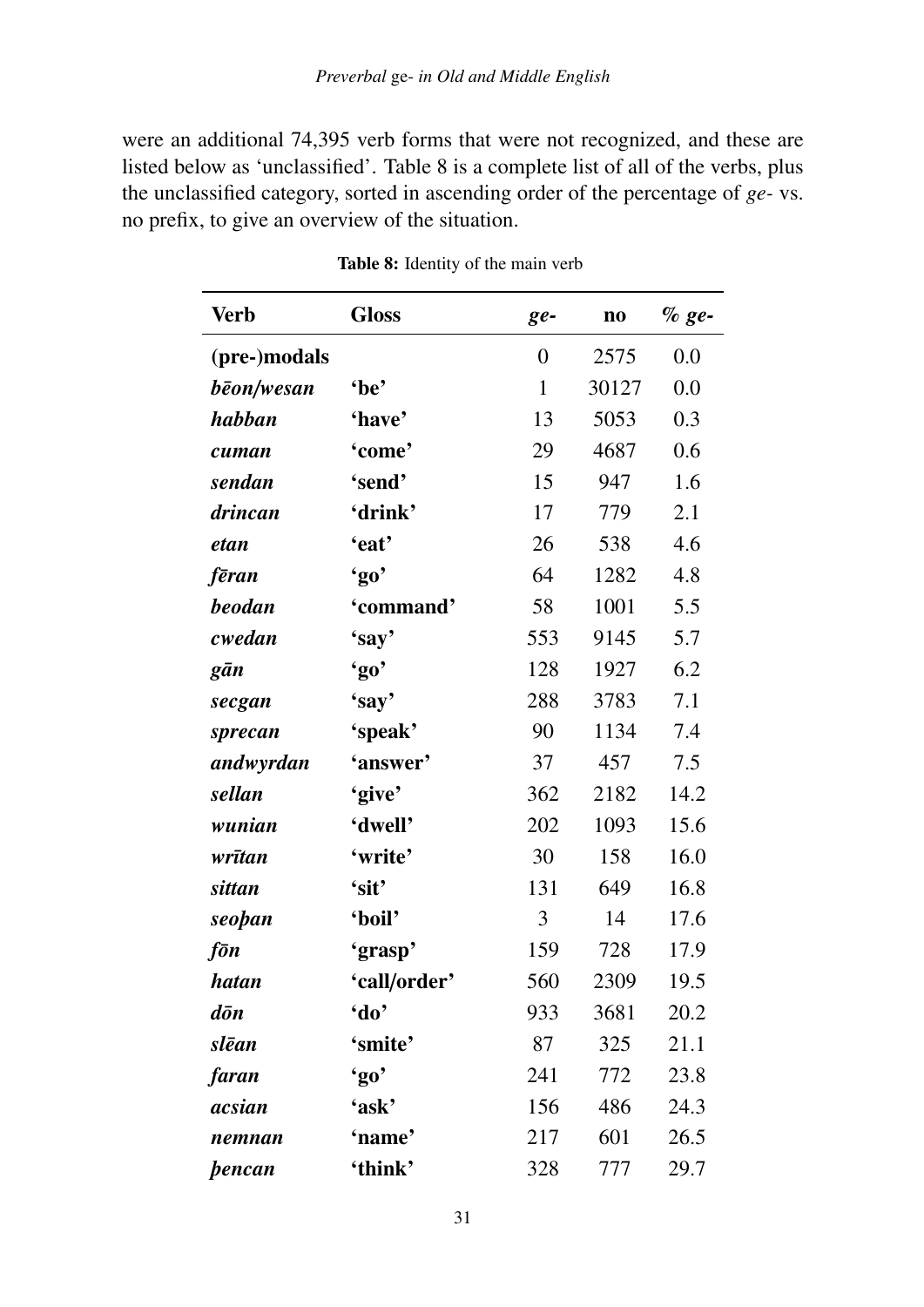| Verb         | <b>Gloss</b> | $ge-$ | $\mathbf{n}\mathbf{o}$ | $%$ ge- |
|--------------|--------------|-------|------------------------|---------|
| wyrcan       | 'work, make' | 523   | 1227                   | 29.9    |
| unclassified |              | 30885 | 43510                  | 41.5    |
| tēon         | 'pull'       | 89    | 119                    | 42.8    |
| weorban      | 'become'     | 1001  | 979                    | 50.6    |
| niman        | 'take'       | 1434  | 1265                   | 53.1    |
| halgian      | 'hallow'     | 392   | 108                    | 78.4    |
| hælan        | 'heal'       | 626   | 110                    | 85.1    |
| sēon         | 'see'        | 2714  | 188                    | 93.5    |

Table 8: Identity of the main verb (continued)

The first thing to note here, which is a very important message to take away, is that the variation is massive. It goes from verbs that are literally never prefixed with *ge-* to one that bears it a full 93.5% of the time, and fills out the space in between fairly evenly.

Now let's zoom in a bit to get a better idea of what's going on in detail, by splitting up that full range of variation into a few smaller chunks. In the each of the tables to follow I will include the 'general total' at the bottom for comparison, i.e. the overall frequency of *ge-* across all verbs. First, at the very bottom of the range, we'll take the 'auxiliary' verbs. Note that what we're looking at here are not the actual auxiliary uses of these verbs (where *ge-* also never appears), but rather their main verb uses, since in general here we are interested in whether the main verb of a clause bears *ge-*. The frequency of *ge-*

| <b>Verb</b>   | Gloss          | $ge-$ | no     | $%ee-$    |
|---------------|----------------|-------|--------|-----------|
| (pre-)modals  |                | 0     | 2575   | $( )_1()$ |
| bēon/wesan    | $^{\circ}$ he' |       | 30127  | $( )_1()$ |
| habban        | 'have'         | 13    | 5053   | 0.3       |
| general total |                | 42366 | 124178 | 25.4      |

Table 9: Main verb uses of 'auxiliary' verbs

with these verbs given in Table 9 is essentially zero, and given the very high frequency of their appearance in the corpus, we can be quite confident in the accuracy of this result. Now, given the background assumption from previous work that the *ge-* prefix has something to do with perfectivity or resultativity,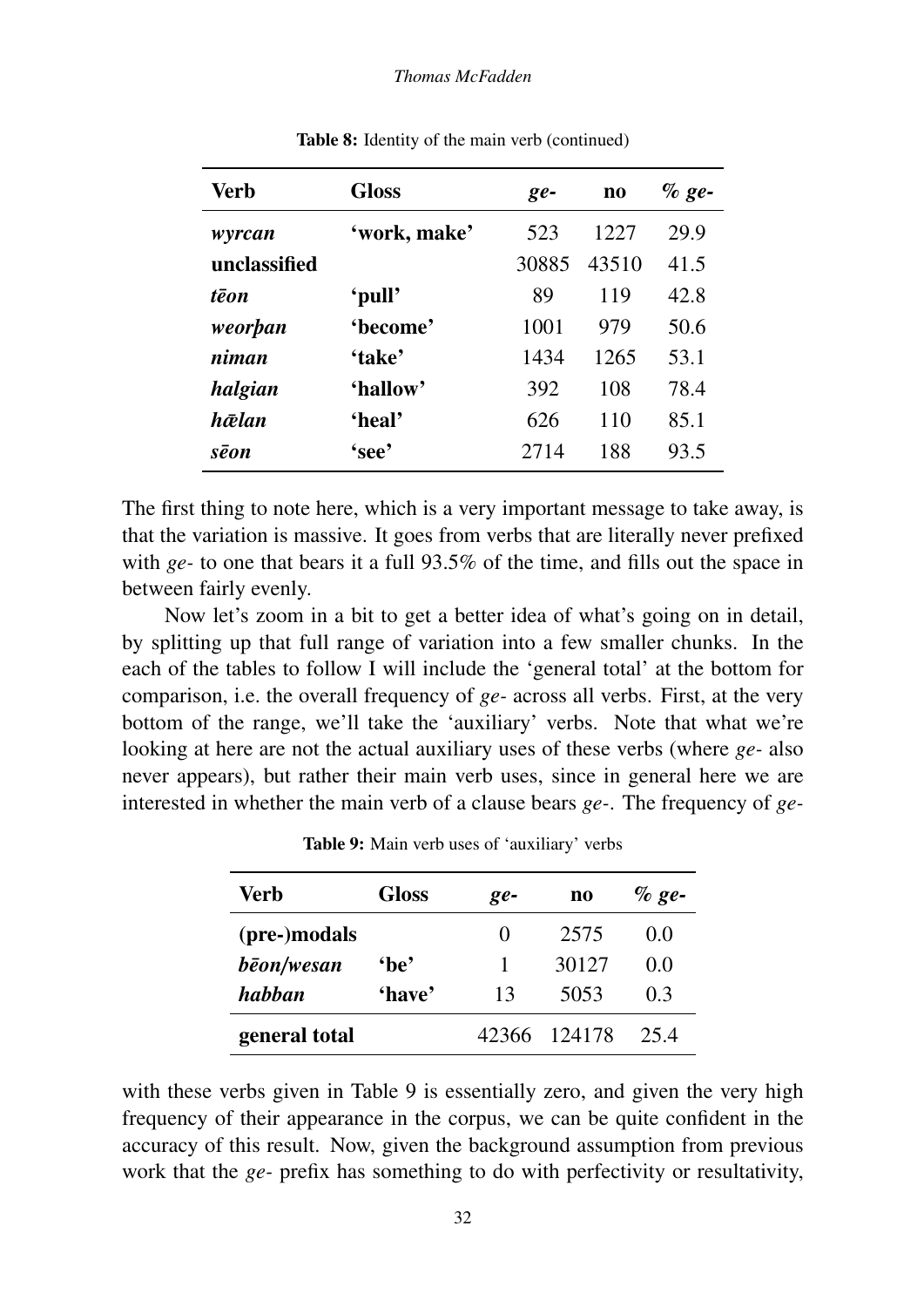such extremely low frequencies are not really surprising. All of these verbs are statives, and so are not expected to appear in perfective or resultative uses. This is a case where the precise details of what is behind the distribution of *ge*are perhaps not so crucial, since we expect it to be incompatible with statives under most reasonable proposals. As we move further into the other verbs on the list, different specific theories will make clearly different predictions, and the ways that specific verb classes behave will help us to choose among them. When considering each group I will continue to initially speak in terms of what is surprising or expected based on a vague notion of perfectivity or resultativity, and then make use of the surprises to help lead us to a specific proposal.

Turning now to the lexical verbs, we consider first in Table 10 the group with markedly low frequency of *ge-*. <sup>19</sup> The rarity of *ge-* with some of these is

| Verb          | <b>Gloss</b> | $ge-$ | $\mathbf{n}\mathbf{o}$ | $%$ ge- |
|---------------|--------------|-------|------------------------|---------|
| cuman         | 'come'       | 29    | 4687                   | 0.6     |
| sendan        | 'send'       | 15    | 947                    | 1.6     |
| drincan       | 'drink'      | 17    | 779                    | 2.1     |
| etan          | 'eat'        | 26    | 538                    | 4.6     |
| fēran         | $'q_0'$      | 64    | 1282                   | 4.8     |
| <b>beodan</b> | 'command'    | 58    | 1001                   | 5.5     |
| cwedan        | 'say'        | 553   | 9145                   | 5.7     |
| gān           | $'q_0'$      | 128   | 1927                   | 6.2     |
| secgan        | 'say'        | 288   | 3783                   | 7.1     |
| sprecan       | 'speak'      | 90    | 1134                   | 7.4     |
| andwyrdan     | 'answer'     | 37    | 457                    | 7.5     |
| general total |              | 42366 | 124178                 | 25.4    |

Table 10: Lexical verbs with low frequency of *ge-*

again relatively easy to understand. The group of speech verbs e.g. (*cwedan*, *segcan*, *sprecan* and *andwyrdan*) are all plausibly essentially activities in Ak-

<sup>&</sup>lt;sup>19</sup> The cut-off between this group and the next is of course arbitrary. Unlike with the previous group of verbs, which could be distinguished as auxiliaries, independent of their behavior with *ge-*, there is no clear grammatically defined division here. I have chosen to draw the line between *andwyrdan* and *sellan* as there is a marked jump in frequency of *ge-* between then, from 7.5% to 14.2%. The next cut-off point, between *wyrcan* and *teon*, also corresponds to a jump in frequency, from  $29.9\%$  to  $42.8\%$ , and also marks off the lexical verbs that combine with *ge-* at a higher frequency than the mass of unclassified ones.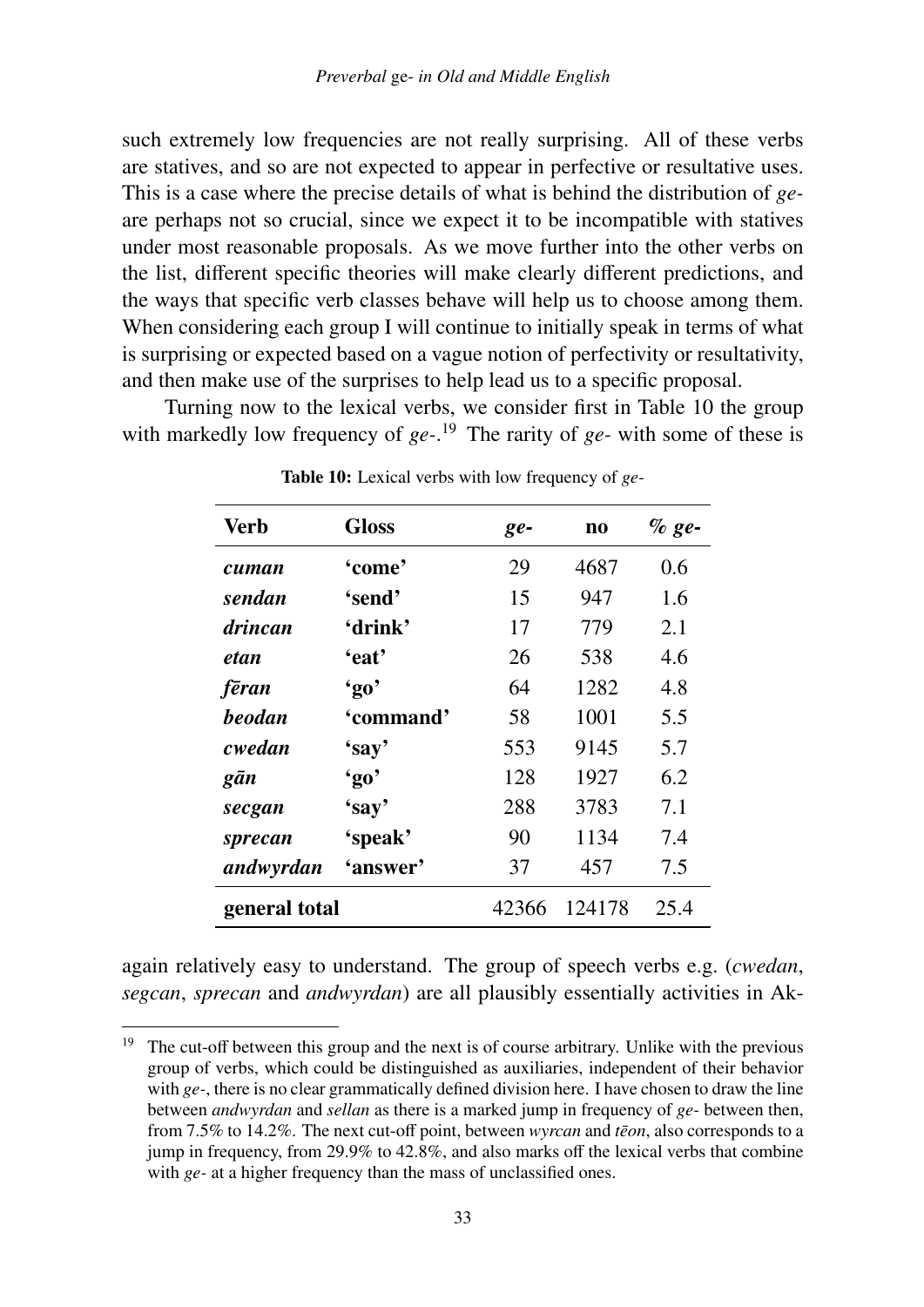tionsart terms, meaning that they aren't telic and thus don't normally have resultative uses. The two 'go' verbs are plausibly also activities, though it will depend here quite a bit on the details of individual contexts. Motion verbs are frequently activities in their basic uses, but relatively flexible in Aktionsart terms, being easily converted to accomplishments e.g. by the addition of appropriate PPs indicating a goal.

Initially unexpected is the behavior of *sendan*, *drincan* and *etan*. We would expect these, especially the latter two, to be telic in most cases, and thus if *ge-* marks perfectives or resultatives, it seems that it should be common here. I will come back to *drincan* and *etan* in Section 3.3, where we will see that their behavior can actually provide some support for a particular analysis of the function of *ge-*. With *sendan*, the story seems to be a bit simpler. While *ge-* is the most common verbal prefix of its type in OE, and the one whose distribution and meaning present the most challenges, it is really just one member of a larger system, as alluded to briefly above. It turns out that with *sendan*, other prefixes – specifically *a-* and *on-* – are overwhelmingly used in telic contexts, not *ge-*. Table 11 provides the numbers for *sendan* with various prefixes vs. with no prefix. We see then that while *sendan* may have a markedly low frequency with

| <b>Prefix</b>      | <b>Frequency</b> |
|--------------------|------------------|
| none               | 979              |
| а-                 | 405              |
| on-                | 96               |
| ge-                | 15               |
| $to$ -             | 8                |
| for-               | 6                |
| $of$ -/be-/in-/ut- | 9                |
| total pref.        | 539              |
| $\%$ pref.         | 35.5             |

Table 11: Frequency of various prefixes with *sendan*

*ge-* in particular, it has a rather normal frequency of prefixation overall.<sup>20</sup>

 $20$  It should be noted here that while I have not systematically considered the other prefixes in my examination of the corpus results so far, my searches did identify them, precisely so that I could exclude them from the count of forms with no prefix at all. I was thus able to check the other lexical verbs identified here to make sure that none of them show similar effects to *sendan*, with prefixes other than *ge-* showing up at a high enough frequency to interfere.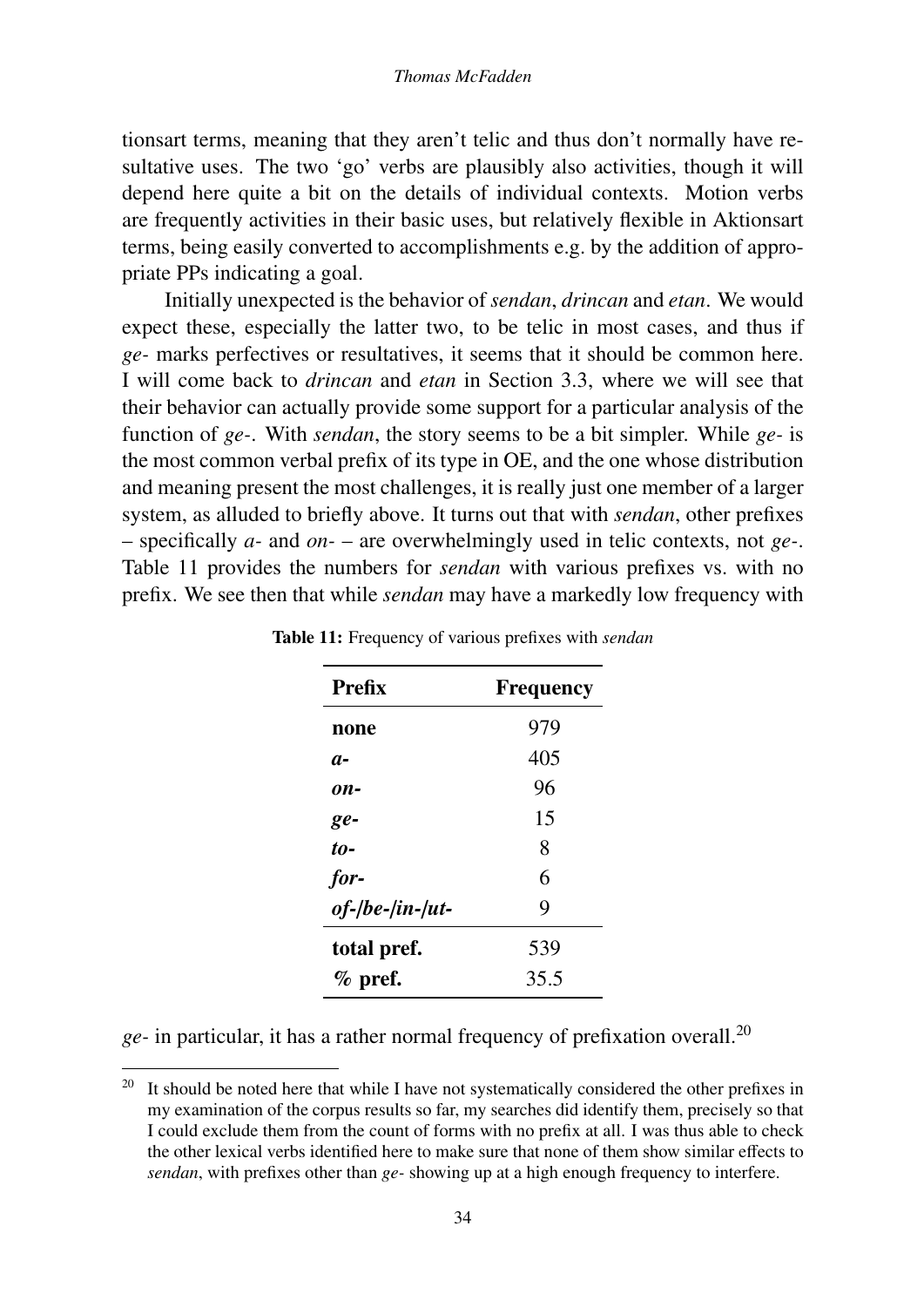The really big surprise among the verbs with a low frequency of *ge-*prefixation is with *cuman*. Verbs meaning 'come' are typically highly telic — unlike verbs meaning 'go', they include an inherent telos.<sup>21</sup> Indeed, 'come' is typically a telic verb par excellence, and so we expect OE *cuman* to be used primarily in perfective and resultative contexts. Under essentially all accounts that have been proposed for the distribution of *ge-*, we would thus predict a very high frequency with *cuman*. And yet, this particular verb bears the prefix less than one percent of the time, i.e. with a frequency otherwise found only with statives. In (14) we have a straightforward example, which is clearly telic, perfective, resultative and anything else you might expect to be associated with *ge-*, including being a periphrastic perfect built on the PPP. Nonetheless, the form of *cuman* we find is unprefixed:

(14) Martha þa gehyrde þæt se Hælend wæs cumen Martha then heard that the savior was come 'Then Martha heard that the savior had arrived.' (coaelhom,+AHom\_6:49.889)

We will return to the status of *cuman*, and how it might be accounted for, in Section 3.3.

Now let's consider Table 12, which contains the verbs with markedly high frequency of *ge-*, i.e. those which take *ge-* more often than the average of the unclassified lexical verbs. Here again we have both the expected and the unex-

| Verb          | <b>Gloss</b> | $ge-$ | no     | $%ee-$ |
|---------------|--------------|-------|--------|--------|
| tēon          | 'draw, pull' | 89    | 119    | 42.8   |
| weorban       | 'become'     | 1001  | 979    | 50.6   |
| niman         | 'take'       | 1431  | 1265   | 53.1   |
| halgian       | 'hallow'     | 392   | 108    | 78.4   |
| hælan         | 'heal'       | 626   | 110    | 85.1   |
| sēon          | 'see'        | 2714  | 188    | 93.5   |
| general total |              | 42366 | 124178 | 25.4   |

Table 12: Lexical verbs with high frequency of *ge-*

pected from the perspective of previous attempts to understand the prefix. These

<sup>&</sup>lt;sup>21</sup> By default this telos is the location of the speaker at the reference time, but it can be shifted to other salient locations depending on the context.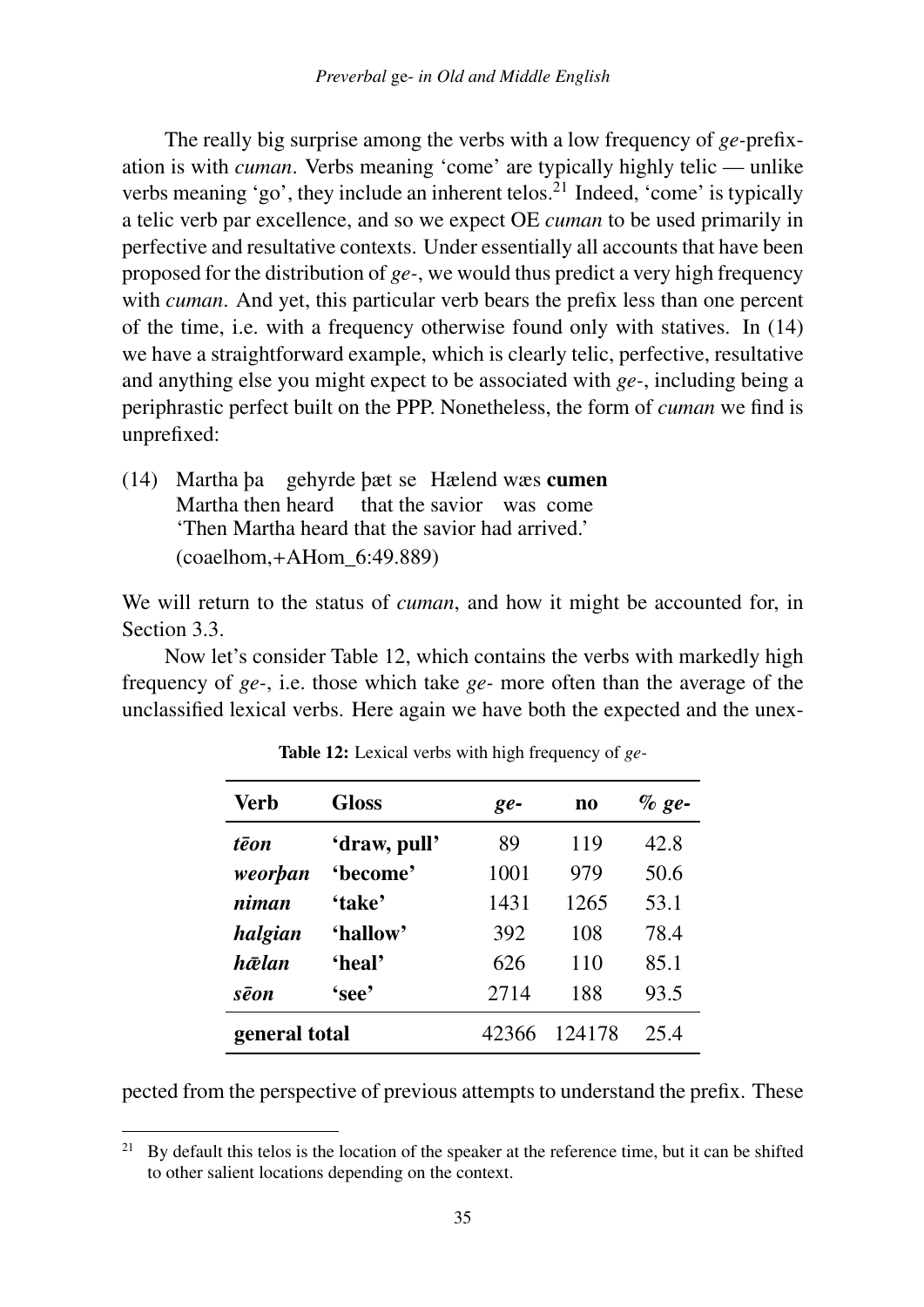arre primarily highly telic achievement verbs, like *weorþan*, *niman*, *halgian* and *h* $\bar{\alpha}$ *lan*, which would be expected under all approaches to appear frequently with *ge*-. The surprising case here is *seon*, which might have been expected to be a stative or an activity at least a significant portion of the time, but in fact overwhelmingly takes *ge-*.

### 2.7 Interactions with auxiliaries

A final type of factor to consider is the presence of different auxiliary verbs in the clause in addition to the main verb. We can naïvely expect effects on the distribution of *ge-* here because at least some of the relevant periphrastic constructions are used to express aspectual distinctions. Additionally, the presence of particular auxiliaries is also extremely easy to search for in the corpora, unlike most other reflections of aspect. Let's begin then with a comparison of all of the auxiliaries, as well as the possibility of no auxiliary, shown in Table  $13.^{22}$ Clauses with a (pre-)modal auxiliary have a somewhat higher than average fre-

| Aux.          | ge-   | no     | $%$ ge- |
|---------------|-------|--------|---------|
| none          | 27853 | 113588 | 19.7    |
| (pre-)modal   | 3375  | 7441   | 31.2    |
| BE            | 9764  | 2494   | 79.7    |
| <b>HAVE</b>   | 969   | 43     | 95.8    |
| general total | 42366 | 124178 | 25.4    |

Table 13: Presence of auxiliaries in the clause

quency of *ge*-, but the difference is not particularly large.<sup>23</sup> Auxiliaries BE and HAVE, on the other hand, show a very strong favoring effect on *ge*-. Clauses with no auxiliary have a somewhat lower than average frequency with *ge-*, but this is just because the examples with BE and HAVE push up the average so high.

 $22$  The various categories here do not add up to the general total because a number of examples have been set aside where there is more than one auxiliary or the situation is otherwise complicated in a way that is not easy to compare to the main categories here.

<sup>23</sup> To be absolutely clear, what is being discussed here is whether, in a clause containing a particular auxiliary, the main verb is prefixed with *ge-*. We are not talking about instances where an auxiliary itself is prefixed with *ge-*. As noted in Section 2.6, this simply does not seem to occur.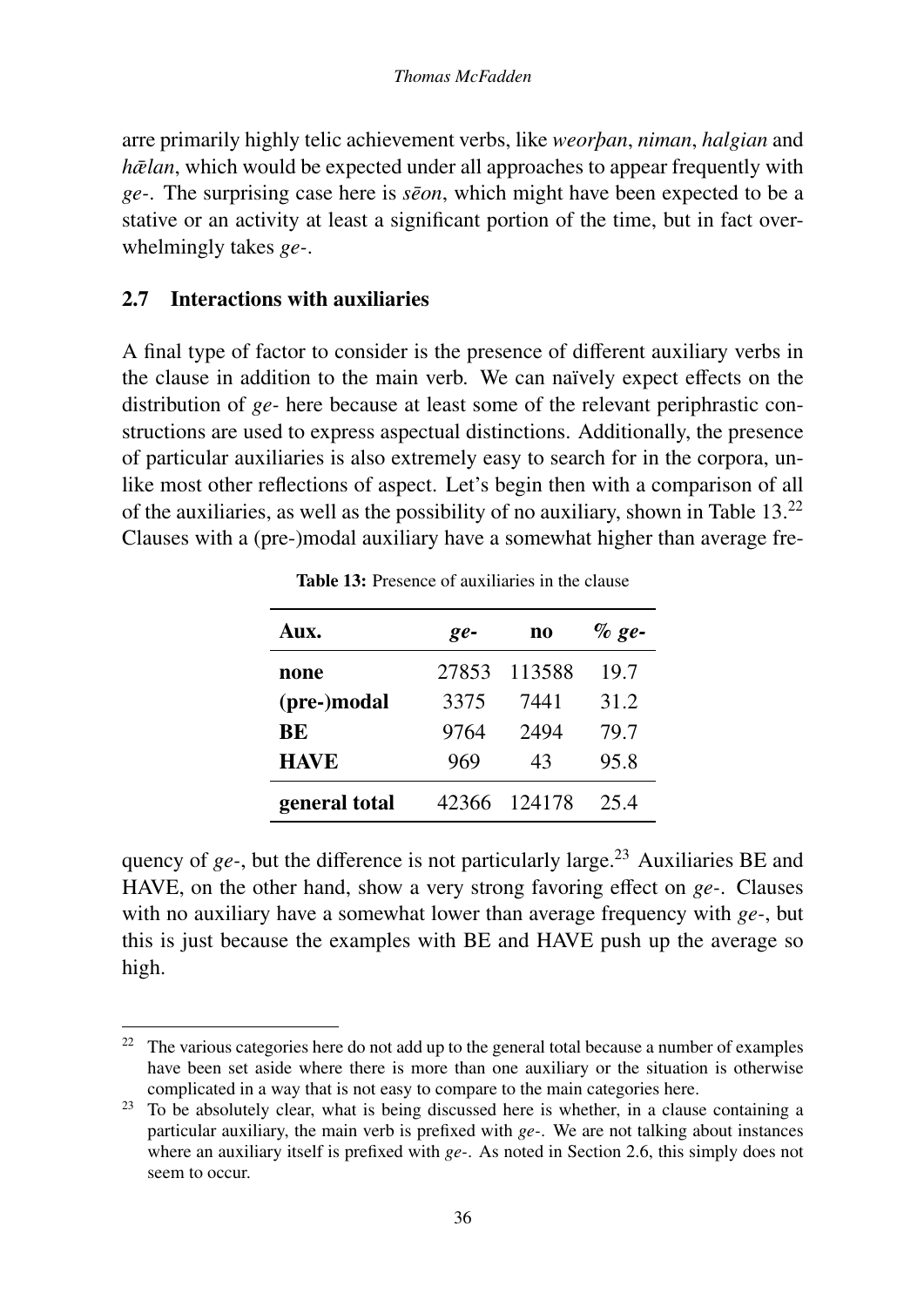Now, at first glance it looks like the preference for *ge-* is stronger with HAVE than with BE. However, there's a good bit more going on here that needs to be unpacked. First of all, while auxiliary *have* is essentially only found in the (ancestor of the) periphrastic perfect, *be* is also used in the passive and the OE ancestor of the progressive. Aspectually speaking, the passive and especially the progressive are entirely different from the perfect, and we do not expect them to behave at all the same with respect to *ge-*. If we restrict our attention to just perfect clauses, we get the numbers in Table 14.24 Now we see that the

|             |        |          | $ge-$ no $%ee-$ |
|-------------|--------|----------|-----------------|
| <b>BE</b>   | 868 96 |          | 90              |
| <b>HAVE</b> | 125    | $\Delta$ | 97              |

Table 14: Perfects, according to auxiliary

frequency of *ge-* is much closer to being the same with BE and HAVE, and furthermore that it is approaching being categorical. Still, there appears to be a somewhat stronger preference for the prefix with HAVE than with BE.

It turns out, however, that this difference is spurious, and comes entirely from interaction with lexical effects. 86 of the 96 examples of perfects with BE, where the PPP lacks *ge-*, are with *cuman*. Recall that — for reasons that we haven't figured out yet — *cuman* staunchly resists prefixation with *ge-*. Crucially, OE *cuman* only appears with BE in the perfect (McFadden & Alexiadou 2010), so the examples with that one verb are artificially suppressing the overall frequency of *ge-* with auxiliary BE. If we remove the examples with *cuman* from consideration, we get the numbers in Table 15. The difference between HAVE and BE is now essentially gone, and we have the effect that once we correct for lexical oddities, *ge-* is essentially categorical with the periphrastic perfect in OE.

<sup>&</sup>lt;sup>24</sup> The numbers of examples here are much smaller because I have restricted attention to intransitive examples for methodological reasons. The issue briefly is this. In the *YCOE* corpus, PPPs all have the same tag VBN, regardless of whether they appear in a passive, a perfect or some other construction. This means that perfects with auxiliary BE and passives are formally identical, hence not distinguishable by corpus searches. They must rather be identified on a case by case basis by considering the transitivity of the lexical verb and the semantics of the particular example. Fortunately, this time-consuming hand-coding has already been done, in the research leading up to McFadden & Alexiadou (2010), and I have used that as the basis for the numbers reported here. However, since that work was concerned with the alternation between HAVE and BE in the perfect, and that alternation is restricted to intransitives (transitives always using HAVE), the coding was only done for intransitive examples, yielding the restricted sample reported on here.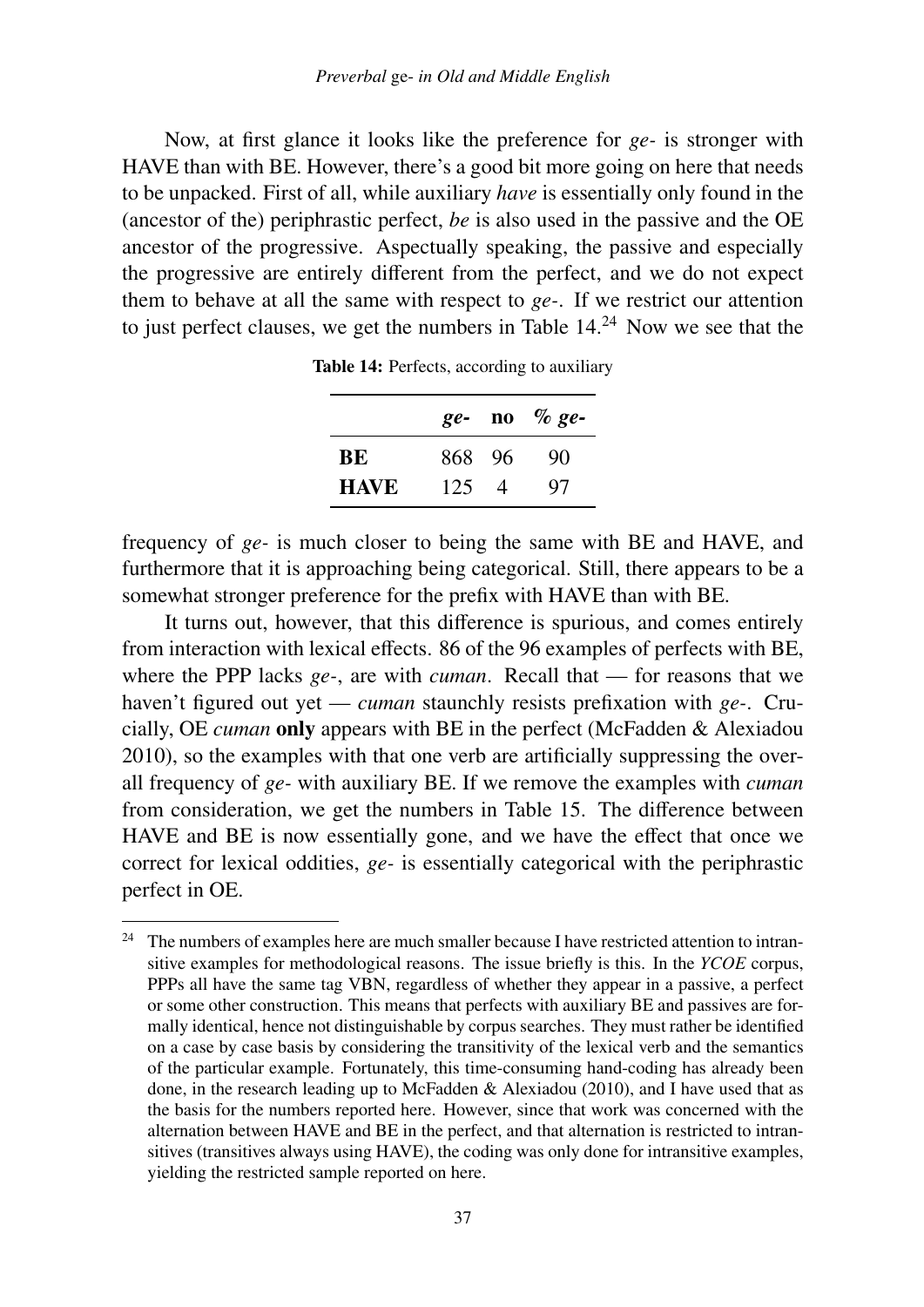#### *Thomas McFadden*

|             |        |                | $ge-$ no $%ee-$ |
|-------------|--------|----------------|-----------------|
| BE          | 861 10 |                | 99              |
| <b>HAVE</b> | 125    | $\overline{4}$ | 97              |

Table 15: Perfects, according to auxiliary, excluding *cuman*

Consider what this means for our search for an explanation for the function of *ge-* in the language. Since its distribution is so categorical once we carefully distinguish contexts, it is plausible to think that it realizes a single, specific grammatical category, rather than marking a vaguer conceptual category that is variably sensitive to multiple factors. Furthermore, this specific category cannot be something that distinguishes the HAVE and BE perfects in OE, since they behave identically. It must rather be a component that all OE perfects have in common, which however is not limited to or diagnostic of the perfect, as it is present at a relatively high frequency in non-perfect clauses as well.

#### 3 An analysis of the OE patterns and some explanation

#### 3.1 The semantics of early English 'perfects'

I submit that the facts just discussed from the perfect are the key to understanding the role of *ge-* in OE. In particular, they lead quite directly to the proposal that the prefix does indeed have something to do with resultativity, not perfectivity. In order to motivate this we need to first consider some background on the semantics of the perfect. Part of what makes the perfect difficult to get a handle on is that there seem to be multiple readings for it, which are distinguishable in terms of their entailments, yet can be expressed by the same morphosyntactic form, at least in many languages (see Iatridou et al. 2003 and the other contributions in Alexiadou et al. 2003 for useful discussion). For present purposes we need to be able to distinguish between the 'perfect of result' and the 'experiential perfect', both of which can be expressed by the periphrasis with auxiliary *have* in PDE.

The 'perfect of result' entails that the target state of the eventuality described by the main predicate holds at the reference time.<sup>25</sup> In (15), e.g. the continuation makes it clear that we're not just talking about what Beorhtric has done, but what state he is currently in as a result of what he has done. I.e. he is

<sup>&</sup>lt;sup>25</sup> See Parsons (1990); Kratzer (2000) for the difference between 'target' states and 'resultant' states.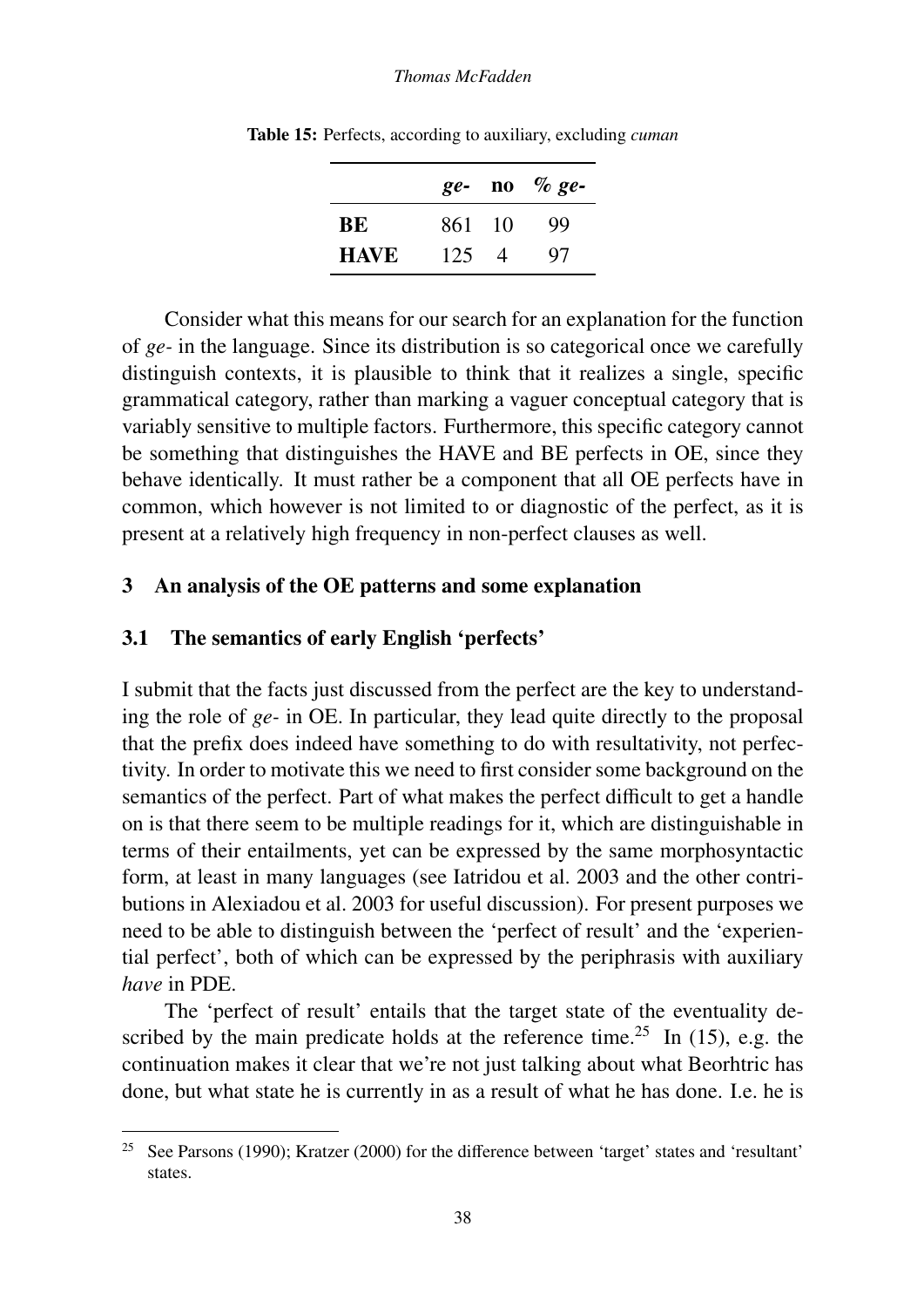in York at the reference time (which happens to also be the speech time because this is a present perfect) as a result of going there.

- (15) Beorhtric has gone to York, and he won't be back until tomorrow.
- (16) Beorhtric has gone to York five times already this semester.

The experiential perfect on the other hand entails that the eventuality described by the main predicate is anterior to the reference time. There are not necessarily any implications about whether or not particular consequences of that eventuality continue to hold, aside from the somewhat trivial fact that what has happened cannot un-happen, i.e. the subject will always have the experience of having participated in the eventuality, even if the particular target state of that eventuality no longer holds. Example (16) must be interpreted as an experiential perfect because of the repetition involved. It is not possible for the target state of at least the first four instances of Beorhtric going to York to still hold, since he must have left in the meantime in order to be able to go back. That is, there is clearly no implication that Beorhtric is in York five times at the reference time, which would be incoherent, but rather that he is in the state of having experienced going to York five times in the last semester.

Now, it is well established that the 'perfect' constructions in OE, built with BE and HAVE in addition to the PPP, crucially differ from their PDE descendants in that they were essentially restricted to the perfect of result (see Mc-Fadden & Alexiadou 2010 and citations there). The experiential reading was not yet available. In other words, while you could use a periphrastic 'perfect' to express something like (15) in OE, you could not use it to express (16). A simple past form would have been used instead. This means that every time we see a pefect in an OE text, we can conclude that it is a resultative, i.e. there is a target state that is asserted to hold at the reference time. This target state is then something that the perfects with HAVE and BE in OE all have in common. Thus it is a candidate for what *ge-* contributes. Indeed, we can go further, since it is certainly not the case that target states are only found in perfects. Rather, target states can be found in clauses with all kinds of tense and aspects, which is at least broadly in line with the distribution we observe for *ge-*.

### 3.2 The proposal and its implementation

I would thus like to explore the hypothesis that OE *ge-* marks a particular type of resultativity, being associated with the presence of a target state. This of course has clear connections to some of the earlier proposals mentioned above. van Kemenade & Los (2003) argue that *ge-* is related to resultativity in various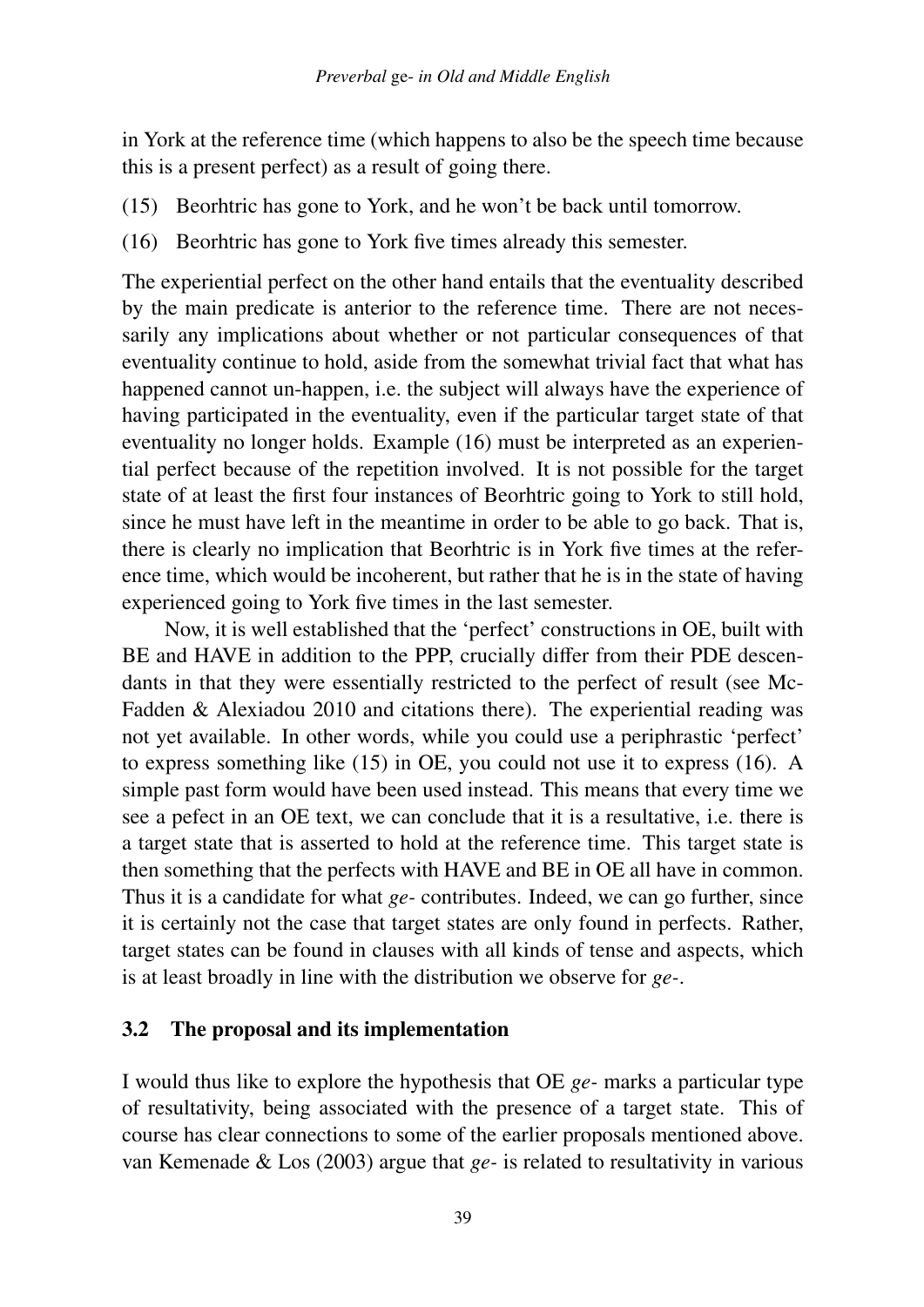#### *Thomas McFadden*

stages of Dutch and English, and resultativity plays an important role in analyses of verbal particles in some of the modern languages (see e.g. Ramchand & Svenonius 2002; McIntyre 2003). It is clearly distinct, on the other hand, from proposals that connect *ge-* to (outer) aspect, in particular Streitberg (1891)'s claim that it marks perfectivity.<sup>26</sup>

The idea being pursued here thus associates *ge-* with inner aspect or Aktionsart, rather than with outer or viewpoint aspect. Note, however, that I am not tying *ge-* to a specific (Vendlerian) Aktionsart, but rather to one of the building blocks that goes into at least two different ones. Modern work on Aktionsart, even if it adopts Vendler's four main categories, typically decomposes them in terms of more basic components (see Dowty 1979 among many others), and the target state is one of these basic components. It is a defining ingredient of the telic Aktionsarten, i.e. of Achievements and Accomplishments, but not of Activities or States (or Semelfactives).

What I would like to argue for now is that the OE data discussed so far actually allows us to be even more specific about what is meant by saying that *ge*is associated with resultativity and target states. I will implement my proposal in terms of Ramchand (2008)'s verbal decomposition, which identifies the basic building blocks of the Aktionsart structure of predicates with dedicated heads in the syntax. She posits three main heads in what she dubs the 'first phase'. The middle head, called *proc(ess)* encodes a (durative) process. The higher head, called *init(iation)* encodes a state which causes the process, i.e. the state of affairs that sets the process in motion, like the intention of an agent. The lower head, called *res(ult)* encodes a state that is caused by the process, i.e. the target state of the complex eventuality. The Aktionsart of particular eventualities can differ based on which of these heads are present. For example, a typical activity will include *proc* but not *res*, and may or may not include *init*, depending on whether it is externally caused. An agentive accomplishment, on the other hand, will include all three heads, with *init* encoding the agentive causation, *proc* the process portion, leading up to the target state represented by *res*.

Given this background, I would like to propose that *ge-* is the unmarked realization in OE of Ramchand's *res* head. The *-en* or *-d* suffix in PPPs is higher up, in an Asp head outside of *init*P (Kratzer 2000; Embick 2004; McFadden & Alexiadou 2010). Concretely, for a form like the PPP *gecoren* 'chosen' in a perfect clause like example (11) above, we have the structure in (17):

<sup>&</sup>lt;sup>26</sup> There are, however, connections to the more nuanced aspectual proposal of Lloyd (1979) for Gothic *ga-*, which takes into account issues of both inner and outer aspect. A more complete comparison with Lloyd's proposals is planned as part of work in progress.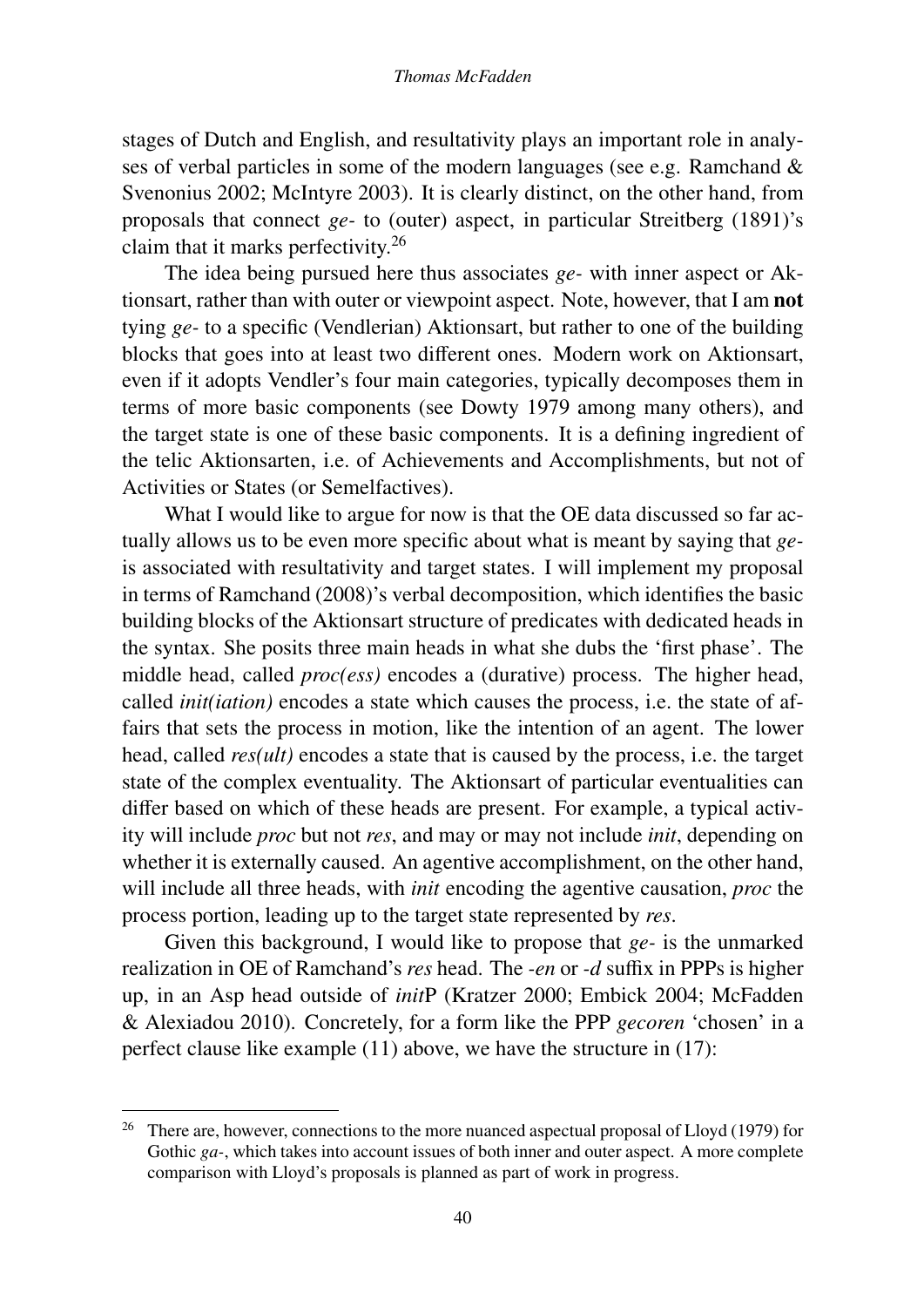

In addition to the basic semantics (about which more below), this structural proposal accounts for certain simple morphological facts, e.g. that *ge-* is a prefix while *-en* is a suffix. Given the Mirror Principle (Baker 1985), if the three heads in the structure above combine in a single word, the expected unmarked order will be *res-proc-init-Asp<sub>R</sub>*, which is exactly what we get. Note that it is crosslinguistically common for resultative elements to show up as verbal prefixes, and so this seems like a quite reasonable result.

#### 3.3 Covering the data

Let us consider now how this proposal can accommodate some of the surprising data that we turned up for specific lexical verbs. First, how do we deal with the extreme dispreference for *ge-* with *cuman*? Note that the pattern here is out of line with expectations no matter what approach we take to the basic semantics of *ge-*. As noted above, 'come' is clearly a telic predicate, with a strong resultative component, and is certainly expected to appear frequently in perfective uses. The idea being pursued here, that *ge-* is associated with target states realized as Ramchand's *res* head, fares no better on its own, since the semantics of 'come' clearly does include a target state. What this means is that we need a theory that can treat *cuman* as some kind of lexical exception, and ideally also make sense of why this of all verbs should be exceptional in this way. While the proposal being made here cannot claim to be uniquely suited in this sense any reasonable theory will have a mechanism for dealing with lexical exceptions of this kind — the solution it offers is at least more than adequate.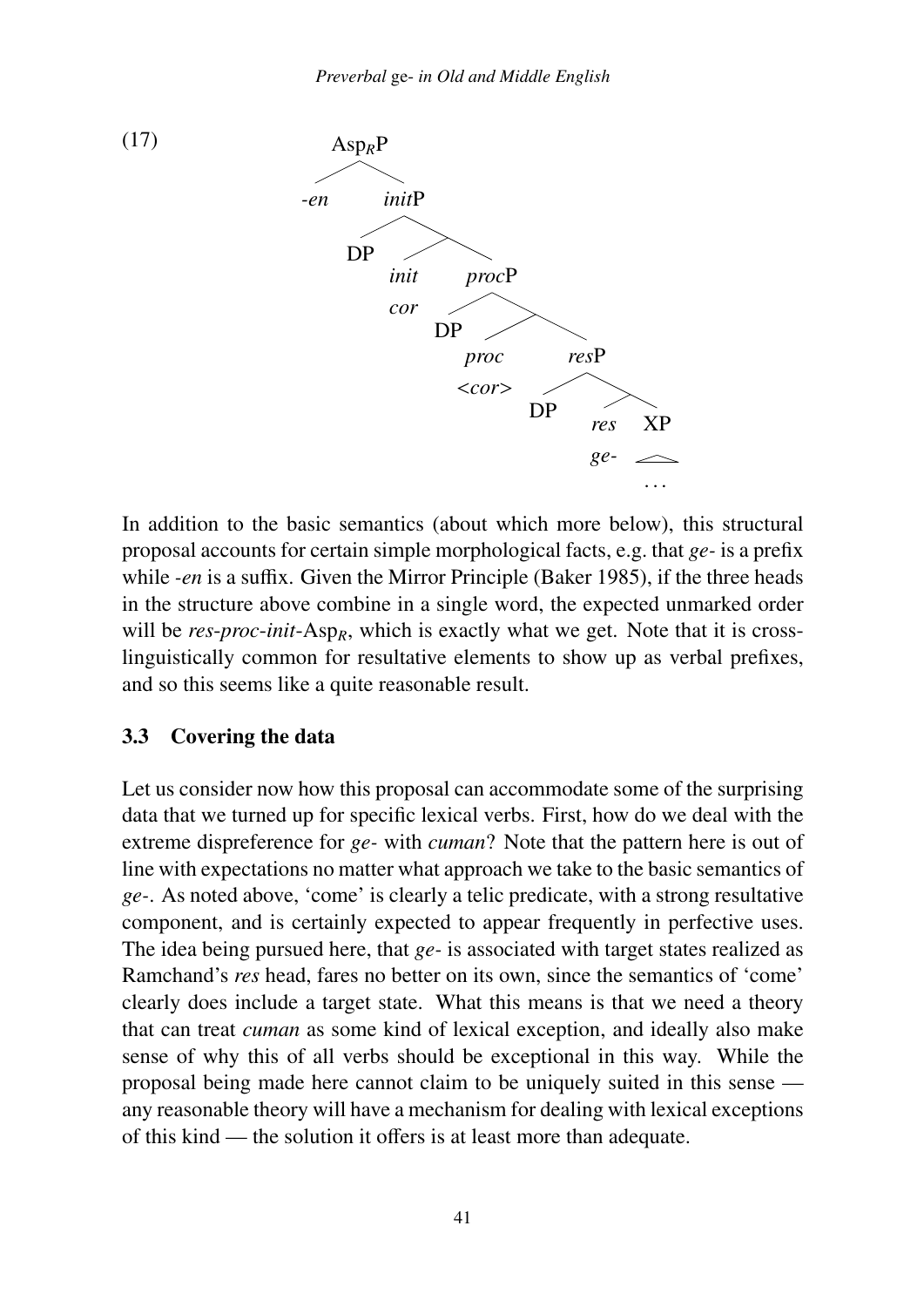#### *Thomas McFadden*

The relevant bit of background is that Ramchand's system allows for single verbal elements to simultaneously realize multiple head positions, subject to lexical restrictions. That is, some lexical verbs can be specified to realize *init* + *proc*, others *proc* + *res* or *init* + *proc* + *res*, and still others just *proc*. Indeed, in a language like PDE, the vast majority of lexical verbs can realize the entire spine of the first phase, including two or three of the relevant functional heads, without any help from prefixes (or suffixes). What I am proposing for OE in contrast is that, as a language-specific property, its lexical verbs are generally not specified to realize the *res* head, which thus must be spelled out separately from the verb root in structures in which it appears, and furthermore that this precisely this is what the prefix *ge-* does. Now, to deal with a verb like *cuman*, we can simply posit that it is exceptional in that it can realize the *res* head in addition to *init* and *proc*. I.e. its lexical entry contains the specification [*init, proc, res*]. Under the principles Ramchand adopts for how lexical items compete to realize particular bits of structure, an element like *cuman* will span across all three heads, winning out over and thus blocking *ge-*. This of course works technically and covers the empirical ground we need it to cover, but it can be reasonably argued that it goes beyond this minimum to be a fairly natural account of the situation and to actually help make sense of why this particular verb should behave this way.

First of all, in Ramchand's system, what determines what spells out the different heads in the first phase is the lexical information specified for particular verbal items, interacting with general principles for resolving competition. If *ge-* is competing with lexical material to spell out a particular head in that system, it is entirely expected that there will be some lexical exceptions where it gets beaten out, as we find with *cuman*. Second of all, the specification of what heads in the first phase a lexical item can realize is essentially a grammaticalization of its typical semantic behavior. Thus if there are going to be lexical items that are exceptionally specified to be able to realize the *res* head, we would expect them to be precisely those lexical items that most frequently appear with such semantics. In other words, we expect a verb like *cuman*, which is basically always used in resultative contexts, to be able to supercede *ge-*, i.e. to be inherently resultative, not a verb like, say, *faran* 'go', which is sometimes used in resultative contexts and sometimes in non-resultative ones.

What then about the markedly low frequency of *ge-* that we noted with *etan* and *drincan*? These are verbs that may not always involve a clear target state, but certainly will much of the time, when a clearly defined substance ends up being consumed. Consider an example where both of them happen to appear, and where there are clear target states defined for the definite objects they take: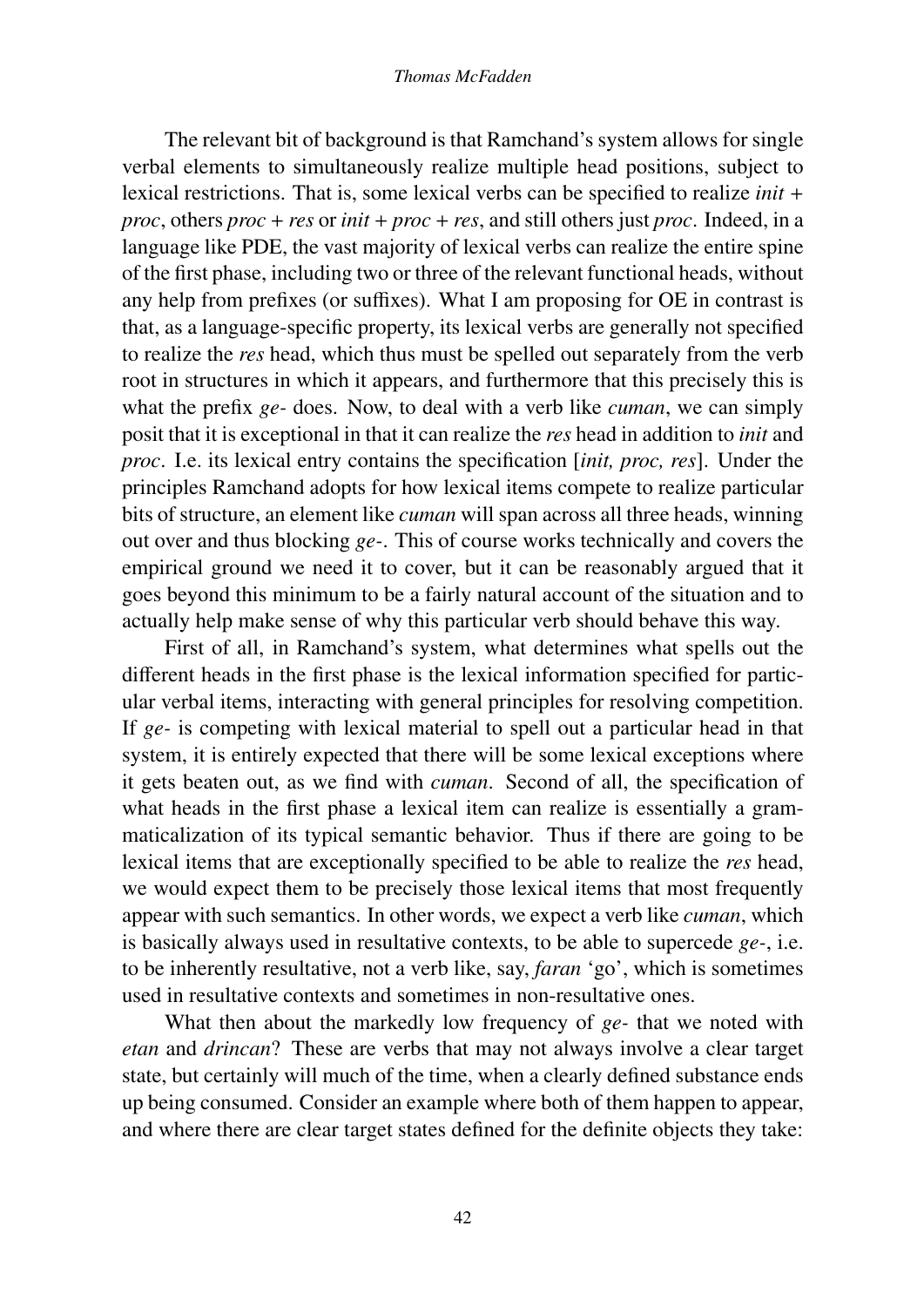(18) þā sacerdas þā ... **æton** þone mete ... and þæt wīn eal **druncon** the priests then ... ate the food ... and the wine all drank 'The priests then ate the food and drank all the wine.' (coaelhom,+AHom\_22:406.3519-21)

Given everything we have said so far, we certainly expect the result states of the food and all the wine being consumed to be reflected by the presence of *ge-* on the two verbs. Furthermore, given the fact that these verbs are not expected to always be telic, with a clear target state, the approach we adopted for *cuman* does not seem appropriate.

As it turns out, however, Ramchand (2008)'s theory actually predicts this pattern. She makes a distinction between resultative meanings that come from the structural specification of an actual target state, and those that arise from the presence of a bounded path or theme argument. While the former involve an explicit *res* head in the structure, the latter do not, with the resultative meaning instead being an entailment of how the rhematic material restricts the interpretation of *proc*. That is, they do not actually involve a *res* head. Note then that clauses built around *etan* and *drincan*, as consumption verbs, will primarily be found in structures of this latter type. They realize *init* and *proc*, and combine with 'incremental themes' like *hone mete* and *host* win above, which bound the process, providing an implication of telicity. That is, it is possible at any time to gauge the priests' progress in completing the eventuality described by examining how much of the food and wine are left. However, no *res* head will be involved in these structures, and thus there is no place for *ge-* to be inserted. We can thus account for why *ge*- is generally not found with these verbs, even though they have a 'resultative' interpretation in a pre-theoretical sense. This is a clear advantage over competing proposals in terms of telicity or a less precisely defined resultativity.

# 4 ME developments

An additional point that makes the analysis of *ge-* in OE just presented particularly attractive is that it offers insights into its development in ME. In this section I report on results from searches on the complete PPCME2 (Kroch & Taylor 1999), which is analogous to the YCOE discussed above, also containing 1.5 million words, tagged for part of speech and grammatical features and parsed for syntactic structure, but covering ME rather than OE. Not surprisingly, the use of the prefix shows a steady decline over the course of late OE and ME, as we can see if we extend Table 7 from Section 2.5 above into ME, as shown in Table 16. Again, the frequency of *ge-* is impressively stable in the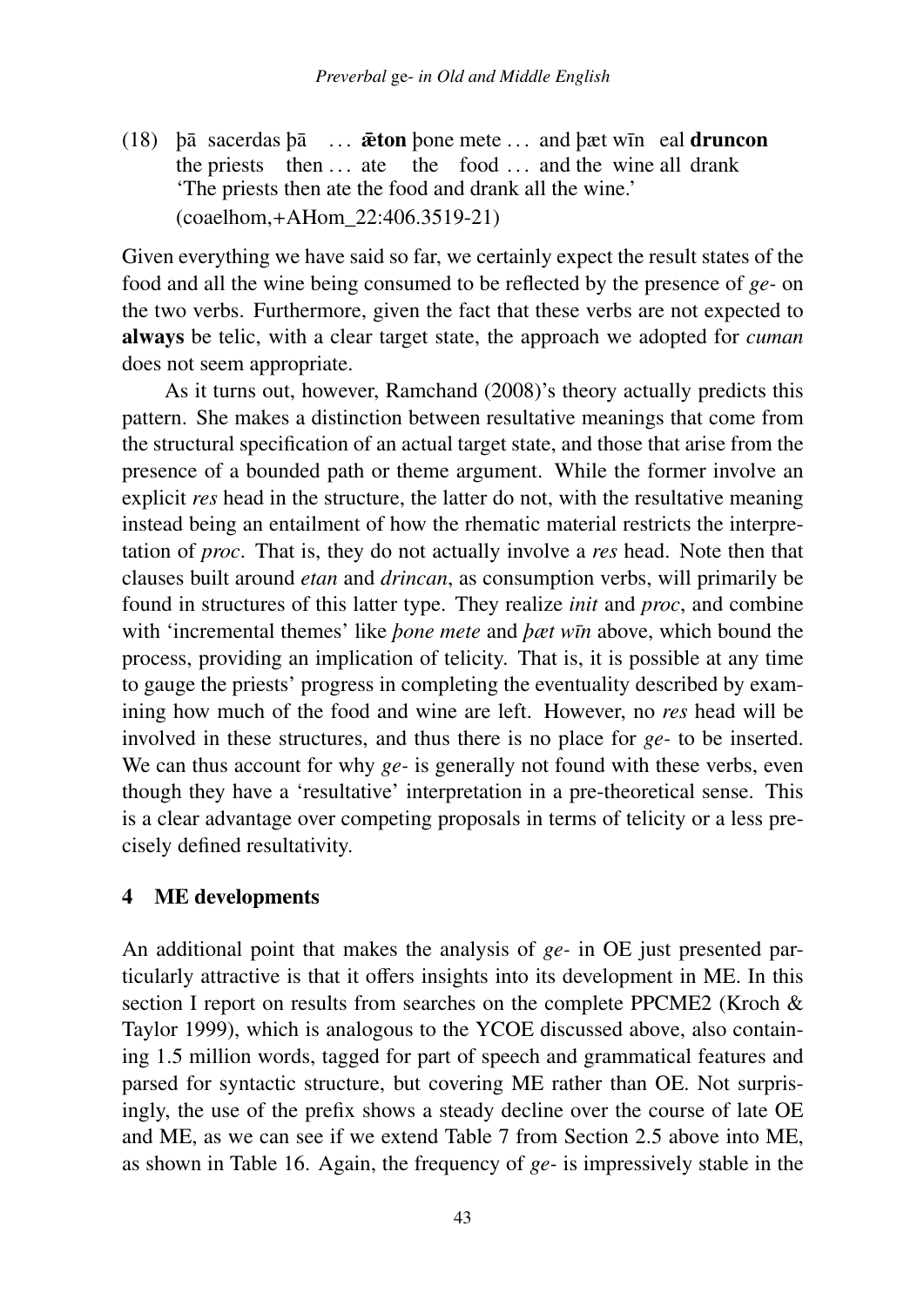| <b>Period</b>   | <b>Dates</b> | $ge-$ | no-pref |       | $\%$ ge- |
|-----------------|--------------|-------|---------|-------|----------|
| OE1             | pre-950      | 15079 | 43464   | 58543 | 25.8     |
| OE <sub>2</sub> | 950-1050     | 19695 | 57793   | 77488 | 25.4     |
| OE3             | 1050-1150    | 74    | 422     | 496   | 14.9     |
| ME <sub>1</sub> | 1150-1250    | 2297  | 30190   | 32487 | 7.1      |
| ME <sub>2</sub> | 1250-1350    | 989   | 16850   | 17839 | 5.5      |
| ME3             | 1350-1420    | 1106  | 58519   | 59625 | 1.9      |
| ME4             | 1420-1500    | 162   | 31614   | 31776 | 0.5      |

Table 16: Frequency of *ge-* in ME

first two periods of OE, but then begins to drop in period O3. While we noted above that we have to be careful about taking the numbers from this period too seriously given the relative paucity of examples, we can see now that they do fit in well with subsequent developments in ME. The overall frequency of *ge-* is significantly lower than in OE from the beginning of the ME period, and by the end of the ME period, the prefix has essentially been lost, aside from a small number of relics.

It is far from clear what might underlie this decline, regardless of what theory we might adopt for the function of *ge-* in OE. We certainly cannot expect speakers to have had less need of resultativity or of perfectivity or any of the other proposed categories, i.e. to have stopped using *ge-* because they stopped talking about target states. One possibility, given the proposal made for OE *cuman* above, is that lexical verbs increasingly came to be able to realize the *res* head themselves, obviating the need for a separate realization by *ge-*. At some level this must ultimately be the case, since in Ramchand's system, verb roots that can appear in Accomplishments and Achievements in PDE must be analyzed as covering the *res* head. But this just pushes the question one step further down the line: what led (certain) verb roots to expand their realization in this way, at the expense of the inherited prefix *ge-*?

Perhaps the most likely explanation is a relatively mundane morphophonological one, with developments akin to what happened in the prehistory of Old Norse. The prefix was unstressed and had relatively little phonological substance to begin with, starting as  $\frac{f}{c}$  in early OE. In late OE it would have been reduced to /jə/ by regular sound changes affecting unstressed vowels, and by ME, where the usual spelling has become *i-* or *y-*, it was simply /i/ or perhaps even /ə/. While it probably should not have completely disappeared due solely to sound change, it would have been reduced enough to plausibly be suscepti-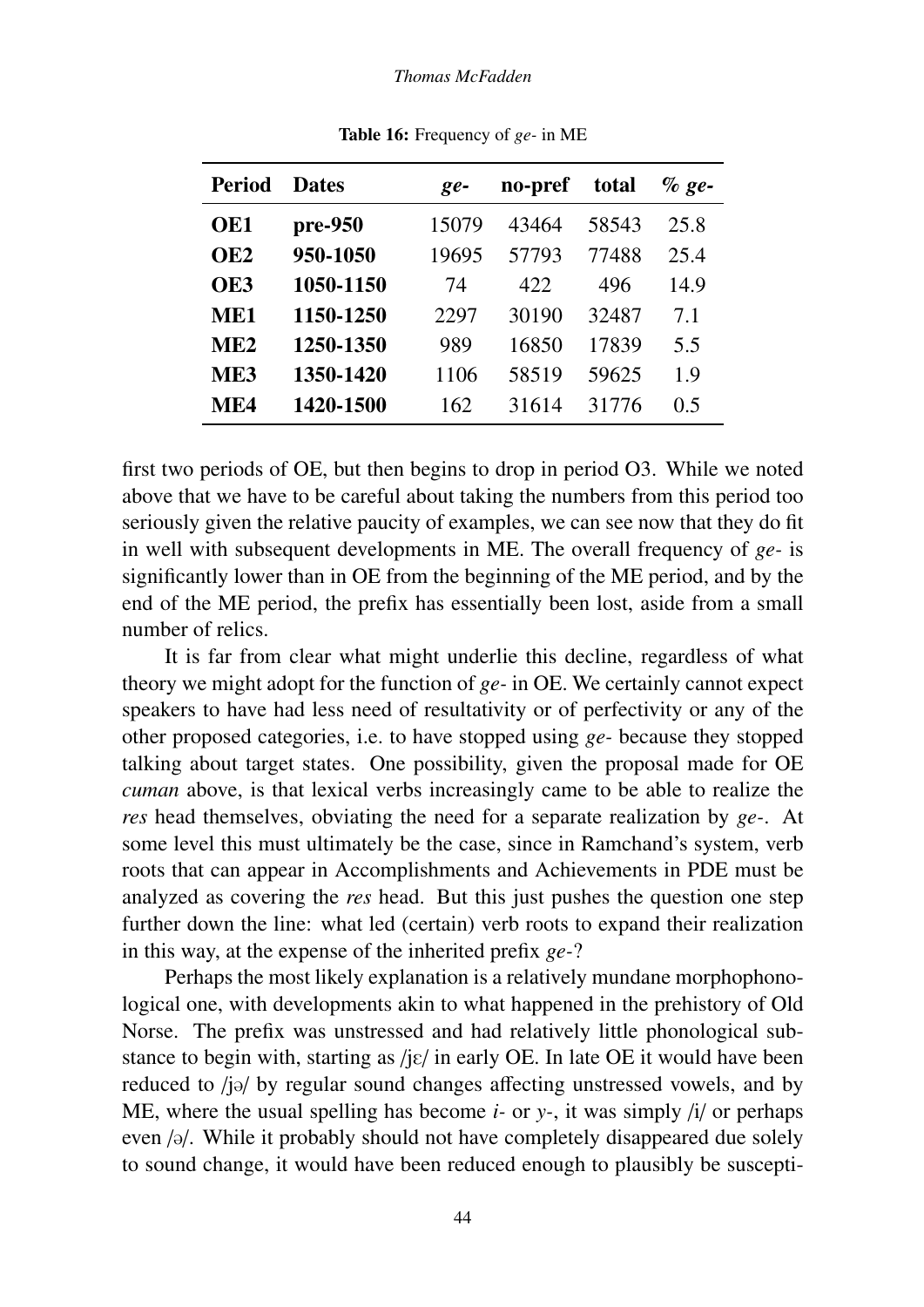ble to morphologically conditioned loss. Note that two of the other prefixes that have survived into the modern language — *be-* and *for-* — had more phonological substance, beginning with an obstruent, although even they have seen their distribution heavily reduced.

Even if we can't be sure about why *ge-* disappeared, the way in which it did so does yield some insights into what it was doing. Its decline in frequency is not uniform across environments, but proceeds rather differently in the two places where *ge-* is most common — perfects and passives, as shown in Table 17.

|     | <b>Perfect</b> |                                                                        |  | <b>Passive</b> |  |                                     |  |  |
|-----|----------------|------------------------------------------------------------------------|--|----------------|--|-------------------------------------|--|--|
|     |                | Period   $ge$ - no-pref total % $ge$ -   $ge$ - no-pref total % $ge$ - |  |                |  |                                     |  |  |
| ME1 |                |                                                                        |  |                |  |                                     |  |  |
|     |                | ME2 217 265 482 45.02 352 1096 1448 24.31                              |  |                |  |                                     |  |  |
| ME3 | 213            |                                                                        |  |                |  | 1891 2104 10.12 691 4730 5421 12.75 |  |  |
| ME4 |                | 10 1247 1257 0.80   85 3136 3221 2.64                                  |  |                |  |                                     |  |  |

Table 17: *ge-* in perfects and passives in ME

Note that in the M1 period at the beginning of ME, the frequency of *ge-* is comparable in the two environments. But while the drop in the passive is fairly smooth over the next three periods, in the perfect the frequency remains stable into ME2, before dropping suddenly in ME3.

We can actually make sense of this development if we consider the resultative analysis of *ge-* being proposed here in light of McFadden & Alexiadou (2010)'s findings on the development of the perfect in ME. We showed that in OE and early ME, the periphrastic perfect was only used with a perfect-of-result reading (as discussed above), and thus could only be built on resultative predicates. Starting in the ME3 period, however, the new experiential — crucially non-resultative — use of the perfect with *have* (but not with *be*) arose. Again, this accounts for why *ge-* was so common in the perfect in the early periods, if as proposed here it was the default realization of the underlying resultative structure. More importantly for current purposes, it also predicts the sudden drop in the frequency of *ge-* in perfects, precisely in ME3, due to the influx of the new experiential perfect. This placed no resultativity requirement on the predicates it was built on, thus did not favor *ge-* the way the old resultative perfect had. Indeed, as the table above shows, the marked decrease in the percentage of perfects with *ge-* in that period results not from a decrease in instances of *ge-*, but from a sudden increase in the total number of perfects, as expected. The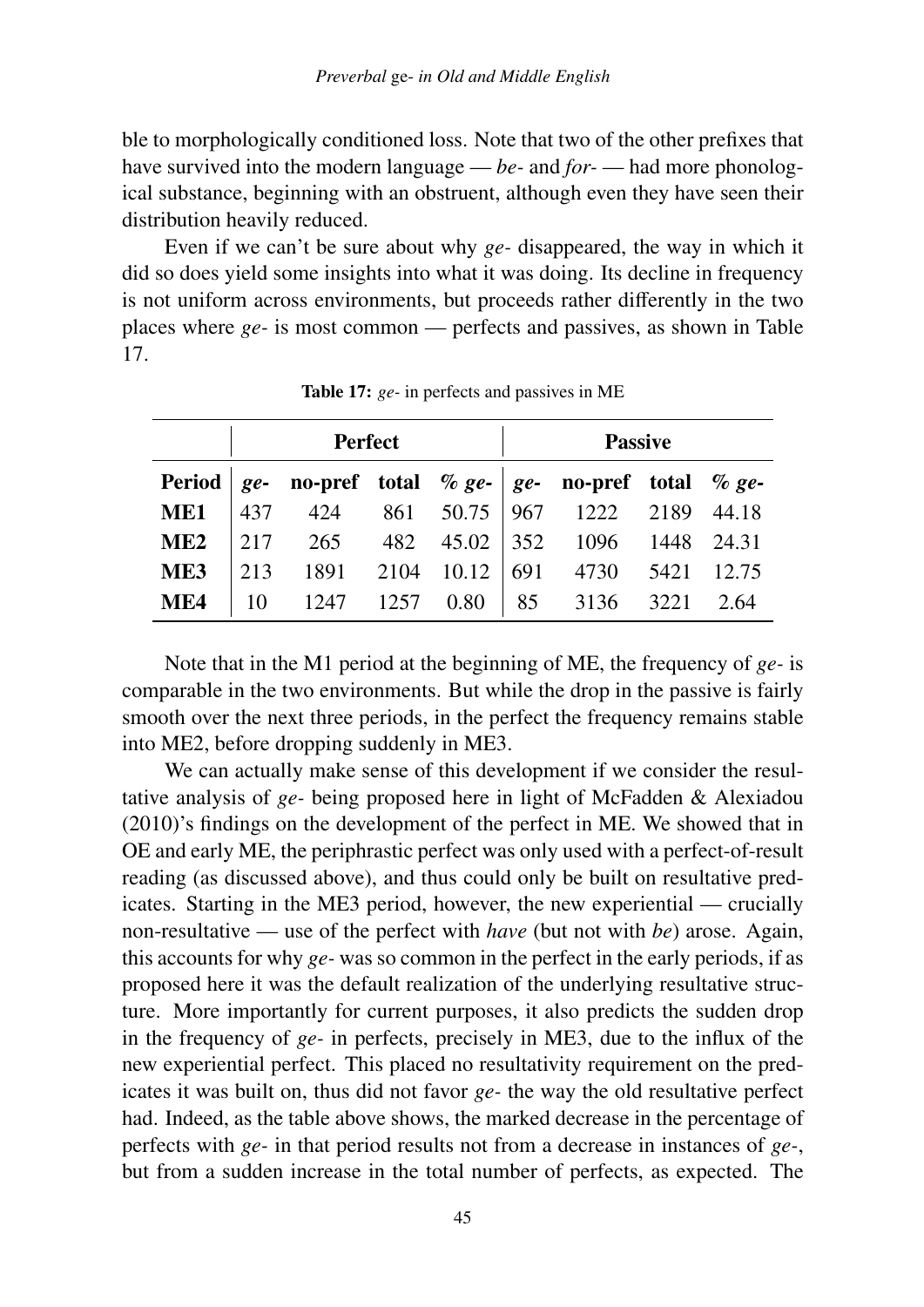old perfect-of-result, which favored *ge-*, continued to be used at similar rates as before, but was swamped by the new experiential one, which did not favor *ge-*. This is a striking parallel to McFadden & Alexiadou (2010)'s finding that the purely resultative *be*-perfect was swamped by the resultative-or-experiential *have*-perfect in the same period.

## 5 Summary and outlook

In this paper I have presented data and conclusions from the first stage of a large-scale corpus study on the use of preverbal *ge-* in Old and Middle English. On the basis of the evidence obtained so far, I was able to propose an analysis of the prefix which is more explicit about the specific aspectual components involved than previous approaches, and which can cover certain otherwise puzzling factors of its distribution. The preliminary nature of this report is clear from a number of its limitations. Most importantly, the corpus study has so far only involved automated searches, which means that only those patterns have been investigated that can be unambiguously identified on the basis of the parsed structure or annotation in the corpora or on the basis of specific string forms. As a result, a wide array of syntactic and especially interpretive factors have not yet been taken into account. The temporary justification for this is that the volume of data involved is simply too large to examine all of the examples by hand. Additionally, only the most basic level of statistical analysis has been carried out, in particular a series of chi-square tests on the effects of individual factors. No attempt has been made thus far to carry out a proper multivariate analysis to disentangle the effects of the various factors that have been identified. For some factors with very clear effects this is probably not a serious problem, but for others, where non-trivial interactions are clearly involved, we are certainly missing an important part of what is going on.

The continuation of this project will address both of these issues. First, a representative sample of manageable size will be extracted from the collection of data made so far, and the examples there examined and coded by hand for factors that could not be searched for. Second, a more complete statistical analysis will be carried out. One portion of this will be to carry out the multivariate analysis that is so sorely missing at this stage. A second will involve applying more sophisticated tools to overcome the recurring issue described in this paper, where a simple chi-square test returned (a sometimes quite high level of) statistical significance even with a very small effect size, simply because of the huge numbers of examples involved.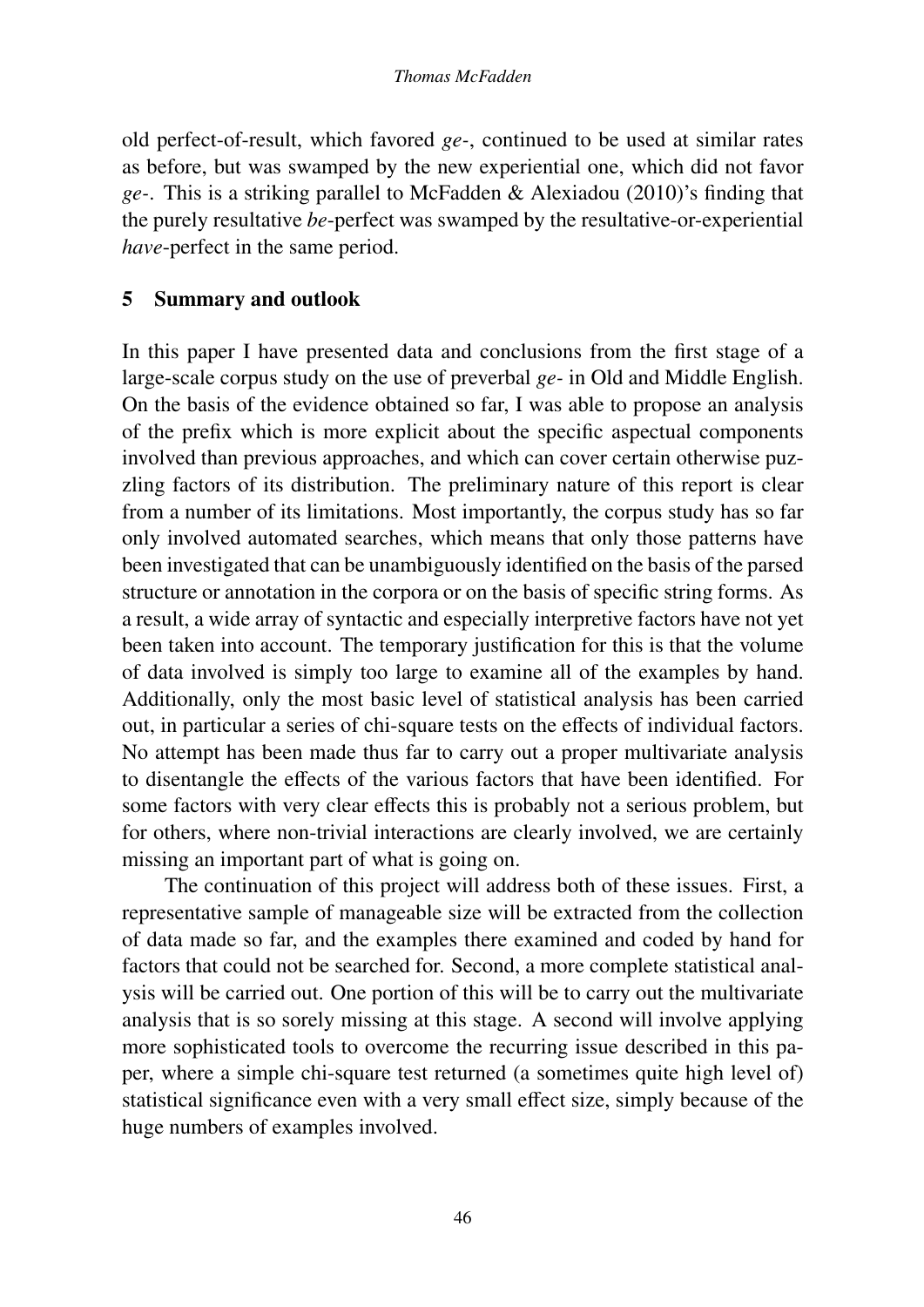#### References

- Alexiadou, Artemis, Monika Rathert & Arnim von Stechow (eds.) (2003). *Perfect explorations*. Berlin: Mouton de Gruyter.
- Baker, Mark (1985). The Mirror Principle and Morphosyntactic Explanation. *Linguistic Inquiry* 16, 373–415.
- Braune, Wilhelm & Ingo Reiffenstein (2004). *Althochdeutsche Grammatik*. Tübingen: Max Niemeyer Verlag, 15th edition.
- Dowty, David (1979). *Word meaning and Montague grammar*. Dordrecht: Reidel.
- Embick, David (2004). On the structure of resultative participles in English. *Linguistic Inquiry* 35, 355–392.
- Eythórsson, Thórhallur (1995). *Verbal Syntax in the Early Germanic Languages*. Ph.D. thesis, Cornell University.
- Iatridou, Sabine, Elena Anagnostopoulou & Roumyana Pancheva (2003). Observations about the form and meaning of the perfect. In: Artemis Alexiadou, Monika Rathert & Arnim von Stechow (eds.). *Perfect explorations*. Berlin: Mouton de Gruyter, 153–204.
- van Kemenade, Ans & Bettelou Los (2003). Particles and prefixes in Dutch and English. In: Geert Booij & Jaap van Marle (eds.). *Yearbook of Morphology*. Dordrecht: Kluwer, 79– 118.
- Kratzer, Angelika (2000). Building Statives. In: *Proceedings of the 26th annual meeting of the Berkeley Linguistics Society*, 385–99.
- Kroch, Anthony & Ann Taylor (1999). Penn-Helsinki Parsed Corpus of Middle English, 2nd ed. Univ. of Pennsylvania.
- Lindemann, J.W. Richard (1970). *Old English preverbal Ge-: Its meaning*. Charlottesville: The University Press of Virginia.
- Lloyd, Albert (1979). *Anatomy of the verb: The Gothic verb as a model for a unified theory of aspect, actional types, and verbal velocity*. Amsterdam: John Benjamins.
- Los, Bettelou (2007). *The rise of the to-infinitive*. Oxford: Oxford University Press.
- McFadden, Thomas & Artemis Alexiadou (2010). Perfects, Resultatives, and Auxiliaries in Earlier English. *Linguistic Inquiry* 41 (3), 389–425.
- McIntyre, Andrew (2003). Preverbs, argument linking and verb semantics: Germanic prefixes and particles. In: Geert Booij & Jaap van Marle (eds.). *Yearbook of Morphology*. Dordrecht: Kluwer, 119–144.
- Parsons, Terence (1990). *Events in the Semantics of English: a Study in Subatomic Semantics*. Cambridge, Mass.: MIT Press.